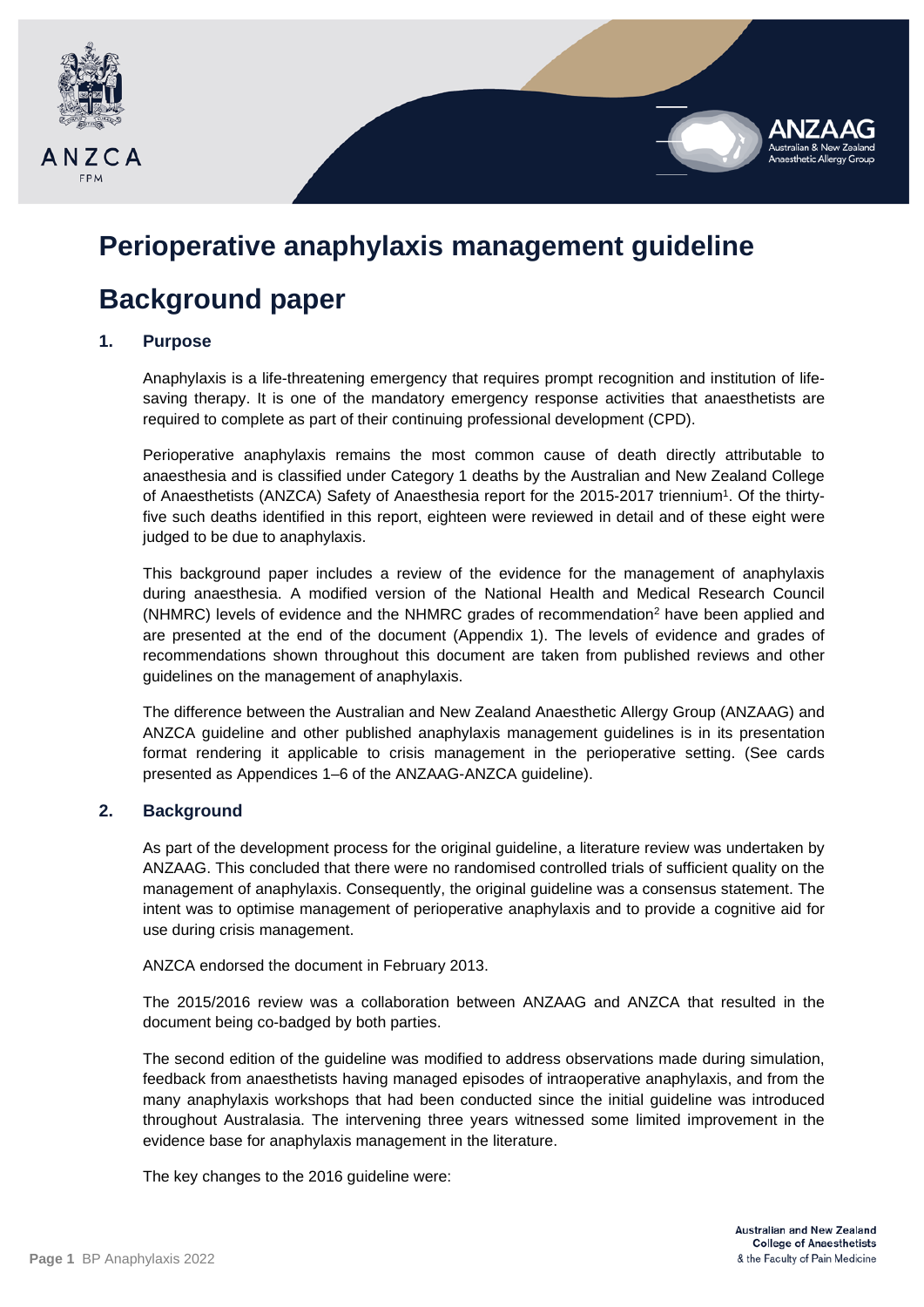

- The development of two paediatric cards for the Immediate and Refractory Management of anaphylaxis in children.
- Introduction of cardiac arrest recommendations at the top of the Immediate Management cards.
- Increased emphasis on rapid, large volume fluid resuscitation.
- Emphasis on the cessation/removal of possible triggers in both the Immediate Management and Refractory Management cards.
- Changes to the Diagnostic Card to make it a differential checklist rather than a textbook differential diagnosis list.
- Changing the drug name *adrenaline* to *adrenaline (epinephrine)* to be consistent with the Australian [Therapeutic Goods Administration](https://www.tga.gov.au/updating-medicine-ingredient-names-list-affected-ingredients) approach to International Harmonisation of drug and ingredient names. For ease of reading the dual nomenclature is restricted to headings in most instances.

The 2020/2021 review was performed as part of a routine 5 yearly review of ANZCA guidelines. It is timely as there have been a number of significant publications in the years since the 2016 guideline was published. These include the following:

- NAP6 (6<sup>th</sup> National Audit Project: Perioperative Anaphylaxis) was published in May 2018 and reported the findings of a year-long UK-wide audit of perioperative anaphylaxis focussing on Grade 3, 4 and 5 reactions<sup>3</sup>.
- In July 2019 the British Journal of Anaesthesia published a special Perioperative Anaphylaxis issue with international consensus quidelines and reviews<sup>4</sup>. This was the work of a multidisciplinary group of clinicians and academics from around the world called the International Suspected Perioperative Allergy (ISPAR) Group.
- Updated resuscitation guidelines have also been released by a number of bodies including the Resuscitation Council of the UK<sup>5</sup>, European Resuscitation Council<sup>6</sup>, American Heart Association<sup>7</sup>, Association of Anaesthetists of Great Britain and Ireland (AAGBI)<sup>8</sup>, Brazilian Society of Anaesthesiology and Brazilian Association of Allergy and Immunology<sup>9,10</sup>, Japanese Society of Anesthesiologists<sup>11</sup>, Australian and New Zealand Committee on Resuscitation (ANZCOR)12 and Australasian Society of Clinical Immunology and Allergy (ASCIA)13. The AAGBI, Japanese and Brazilian guidelines are specific for perioperative hypersensitivity reactions.

The key changes to the 2021 guideline are:

- Cardiac compressions should be initiated at a systolic blood pressure of less than 50mmHg in the anaesthetised patient.
- A graded approach to volume replacement with an initial crystalloid fluid bolus of 500mL in a moderate (Grade 2) and 1000mL in a life threatening (Grade 3) reaction to be repeated as required and titrated to clinical response. In the case of a cardiac arrest (Grade 4) reaction the recommendation remains for an initial bolus of 2000mL.
- A more graded approach to IV adrenaline bolus dosing with lower starting doses for each grade of reaction and guidance on how to escalate doses if there is no response.
- Manual left uterine displacement (LUD) should be applied during the management of hypotension or cardiac arrest due to anaphylaxis in the pregnant patient to minimise aortocaval compression (in preference to left lateral tilt).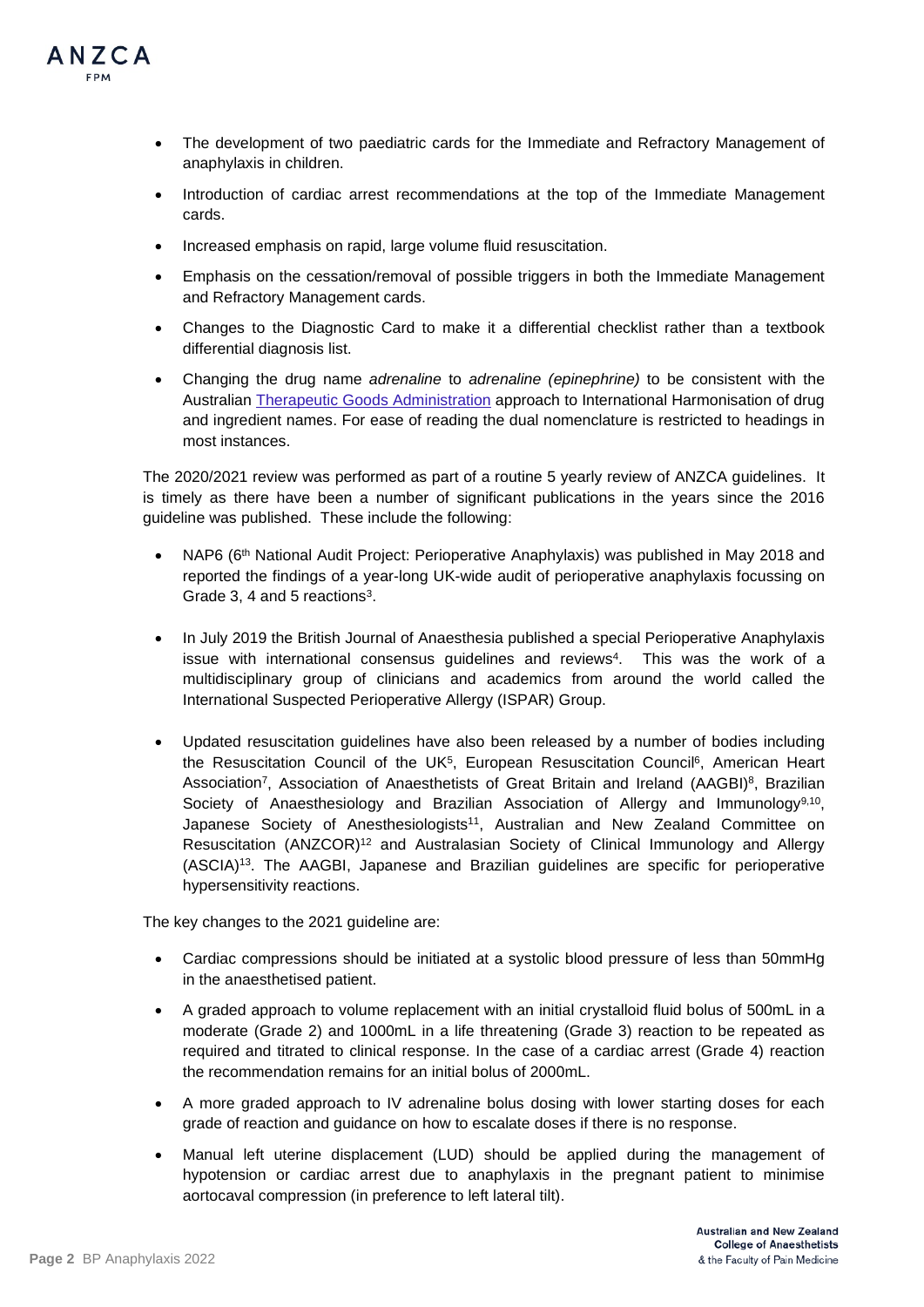

• Oesophageal intubation has been added to the differential diagnosis list for refractory bronchospasm and has been included on the immediate management card14.

## **3. Nomenclature**

A revised nomenclature for allergy has been incorporated into the accompanying guideline, which is based on the position statement of the European Academy of Allergy and Clinical Immunology (EAACI) nomenclature task force15.

**Hypersensitivity** is an umbrella term to cover reproducible symptoms or signs, initiated by exposure to a substance at a dose tolerated by normal subjects and that is outside the primary pharmacological actions. It can be due to immune mechanisms (allergic hypersensitivity) or nonimmune mechanisms (non-allergic hypersensitivity).

**Anaphylaxis** is a severe, life-threatening, generalised or systemic hypersensitivity reaction. It can be due to immune mechanisms (allergic anaphylaxis) or non-immune mechanisms (non-allergic anaphylaxis).

## **4. Pathophysiology and clinical features of perioperative anaphylaxis**

An understanding of the mechanisms and pathophysiology is essential to guide early diagnosis and effective management of perioperative anaphylaxis. This topic was well covered in a recent review16.

The key effector cells are mast cells and basophils. Degranulation can be triggered by specific (IgE and IgG) and non-specific (complement, COX-1, Kinin-Kallikrein system, MRGPRX2 and other receptors) mechanisms. These result in the release of mediators including histamine, proteases, prostaglandin, leukotrienes and platelet activating factor. The clinical features seen are the result of mediator actions.

The diagnosis of anaphylaxis is a clinical one and the treatment is the same regardless of the mechanism. A high index of suspicion by anaesthetists is essential for early recognition and prompt treatment.

Clinical presentation is influenced by patient comorbidities and pharmaceutical treatments, surgical pathology, and surgical and anaesthetic techniques. The evolution of the clinical scenario depends on the physiological reserve of the patient and the effectiveness of the treatment administered.

Perioperative hypersensitivity reactions involve mainly cardiovascular, respiratory and mucocutaneous systems.

### **4.1 Cardiovascular**

Hypotension is the most common presenting feature (46%) and was present at some point in 98.5% of cases in NAP6 (1.5% had bronchospasm as the only feature). It is usually accompanied by tachycardia (effect of histamine on cardiac H2 receptors, endogenous catecholamine effects on cardiac beta receptors and reflex sympathetic activation) although bradycardia may be more common in severe anaphylaxis. Often cardiac output is (at least initially) maintained or increased.

Hypotension is usually due to circulatory failure rather than myocardial dysfunction. Circulatory failure is caused by decreased preload and decreased intravascular volume resulting in decreased cardiac output.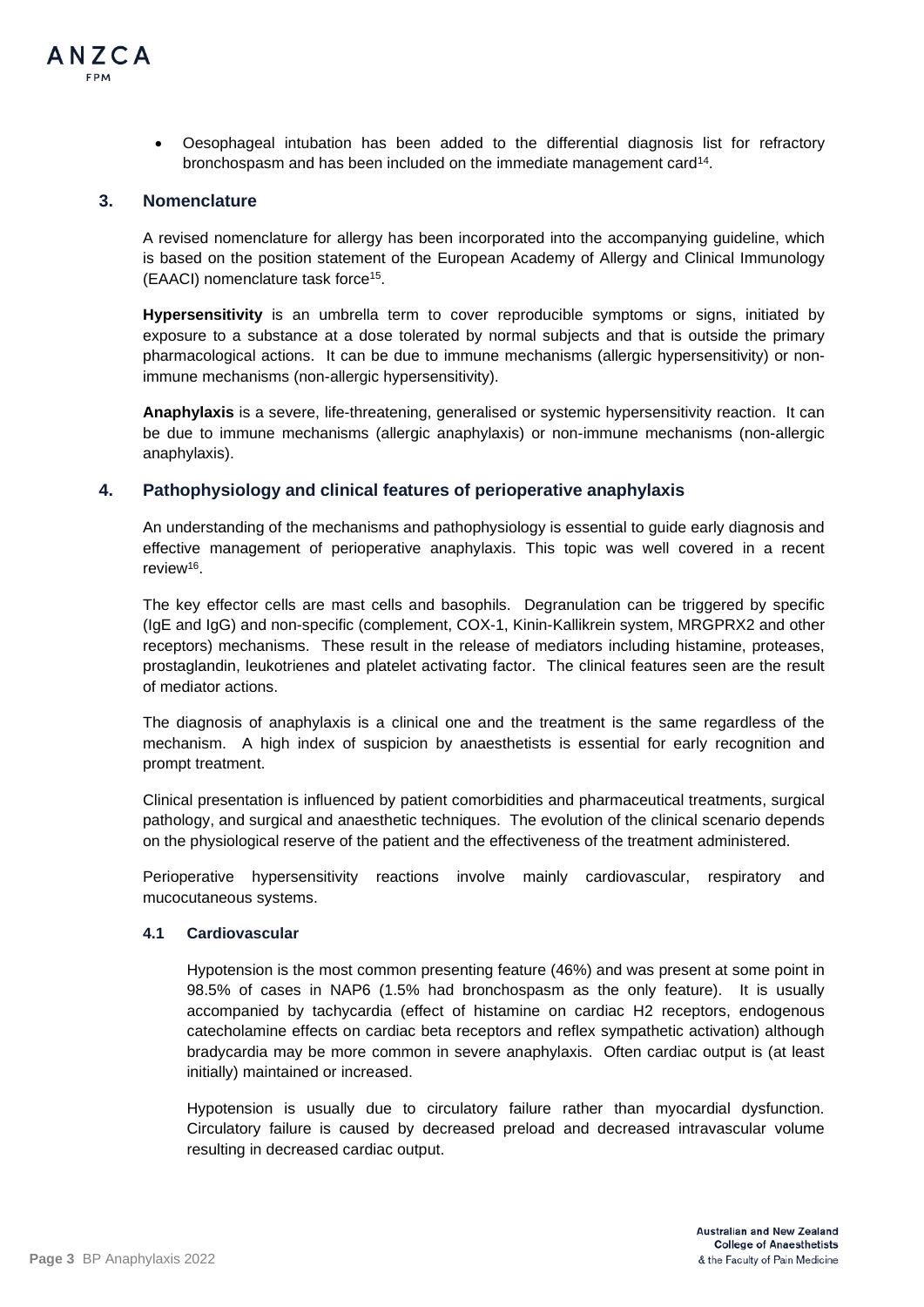

Myocardial dysfunction may occur due to hypoperfusion secondary to hypovolaemia and increased oxygen demand secondary to tachycardia. This is more common in patients with pre-existing cardiac disease.

**Adequate and early volume replacement is essential.** Intraoperative echocardiography in cases of anaphylaxis typically shows hyperdynamic left and right ventricles with low end systolic volumes.

**Adrenaline (epinephrine)** is the mainstay of pharmacological management and is recommended in all published guidelines. It is both an alpha and beta agonist and beneficial actions include venoconstriction which transiently increases venous return/preload, reduction in capillary blood flow leading to reduced leakage, positive inotropy with enhanced cardiac output due to increased contractility, bronchodilatation, and inhibition of mast cell and basophil mediator release.

### **4.2 Respiratory**

Many patients presenting for surgery have a predisposition to bronchospasm due to asthma, which may be poorly controlled or even undiagnosed, chronic obstructive pulmonary disease, smoking and intercurrent viral respiratory tract infections. Anxiety, irritant volatile anaesthetics, airway instrumentation and histamine releasing drugs may trigger bronchospasm. Anaphylaxis is not the most common cause of perioperative bronchospasm. When anaphylaxis does occur bronchospasm is triggered by the actions of degranulation products including histamine, leukotriene and PAF which are all potent bronchoconstrictors. Histamine is also a potent vasodilator of the tracheobronchial circulation causing submucosal swelling.

Pulmonary oedema is a rare complication of anaphylaxis.

## **4.3 Mucocutaneous**

Urticaria occurs due to vasodilatation, increased blood flow and increased capillary leakage in the superficial dermis.

Angioedema (non-pitting, non-gravity-dependent, transient swelling of the skin or mucous membranes) is due to the same pathophysiological process but occurs in the deeper tissues. It may occur as part of anaphylaxis (histaminergic) but may also be bradykinin or complement mediated (non-histaminergic).

Airway swelling is an uncommon feature of perioperative anaphylaxis. In NAP6 it was reported in less than 1% of Grade 3 reactions and in none of the Grade 4 reactions. Bradykinin-mediated angioedema often involves the upper airways and does not respond to treatment with antihistamines, corticosteroids, or adrenaline. It may be triggered by airway manipulation during anaesthesia and is often prolonged.

## **5. How to use the anaphylaxis cards**

The cards have been designed for use during an anaphylaxis event with one team member assigned to read the cards and ensure all items have been checked off. The use of cognitive aids and having a 'designated reader' has been shown to increase the number of critical tasks achieved, and improve teamwork and performance<sup>17-19</sup>.

The suggestions below are offered to facilitate effective use of the cognitive aid cards in managing any anaphylaxis emergency<sup>17</sup>. As with any clinical emergency it is recommended that all members of the anaesthesia team are familiar with the cards and their likely roles.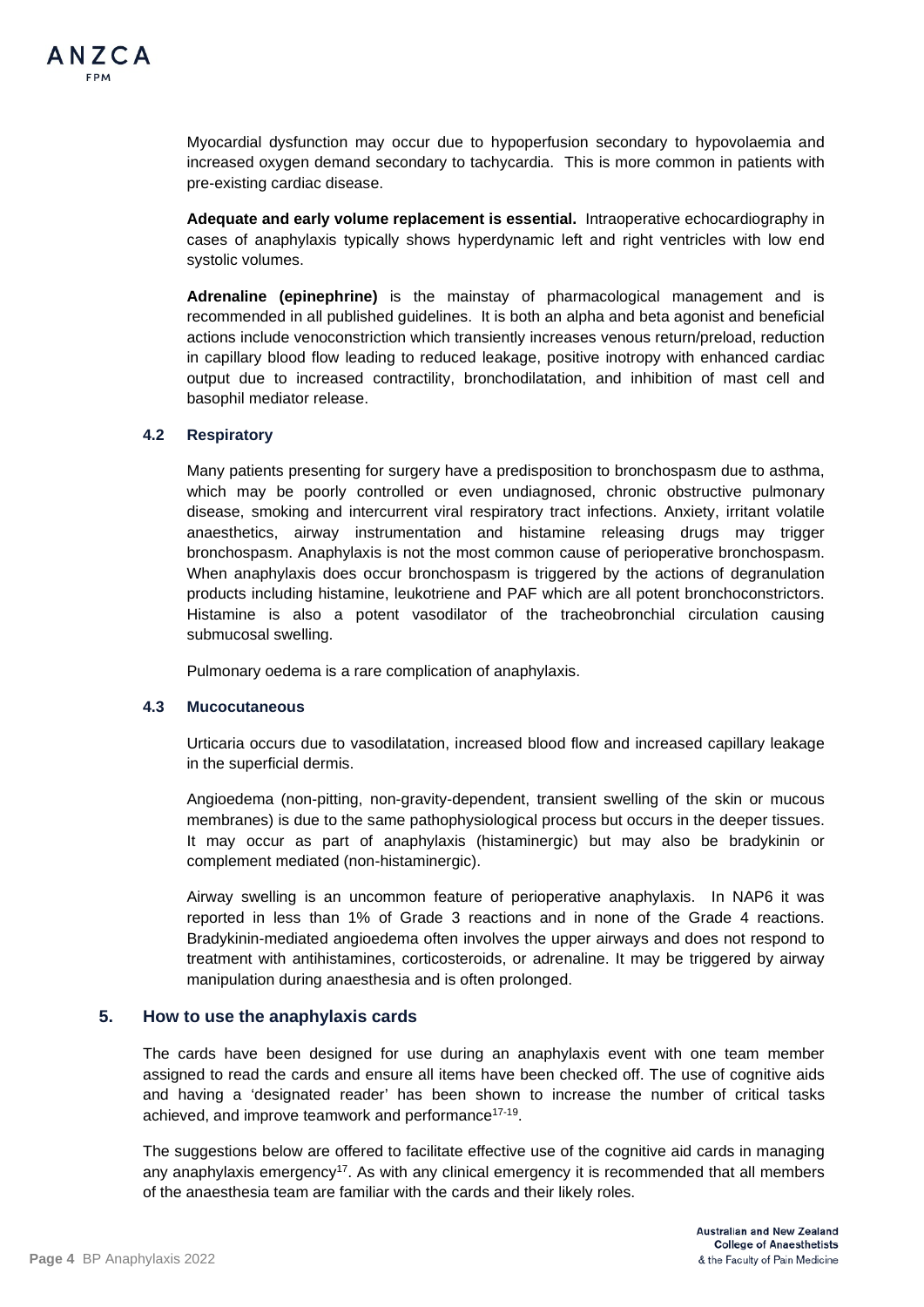

## **5.1 Team structure**

It is advisable to send for help early during a suspected perioperative anaphylaxis, due to the potential for multiple simultaneous tasks. A consultant anaesthetist should be present or notified.

The following suggestions as to the roles acknowledges the variability of resources and, consequently, no absolute allocations have been made. The anaesthesia team for anaphylaxis management has at least three team members with specific roles:

- **5.1.1 Team leader** usually the most senior anaesthetist. This person has the overall view of the situation and coordinates tasks. This person should refrain from any technical tasks if at all possible.
- **5.1.2 Card reader**  this role does not require specific anaesthesia expertise and therefore, may be performed by an anaesthetic technician, a nurse, a second anaesthetist, an anaesthesia trainee, or a surgeon. The role of the card reader is to call out the required actions on the cards to the team and to verify and communicate with the team leader. It is important the cards are not paraphrased or skipped through to ensure all the items have been addressed<sup>18</sup>.
- **5.1.3 Person administering adrenaline (epinephrine)**  this is usually a second anaesthetist, an anaesthesia trainee, or an experienced nurse who is responsible for intravenous (IV) and intramuscular (IM) adrenaline administration, and delegating preparation of the adrenaline infusion.

### **Additional roles if resources allow:**

**Fluid management** – Observation of teams managing anaphylaxis has identified that fluid resuscitation is commonly inadequate during these events.

**Cannulation** – intravenous and intra-arterial access

### **Scribe**

**Cardiopulmonary Resuscitation (CPR)** - In cases of Grade 4 anaphylaxis (cardiac arrest) several people will be required to perform chest compressions. These may be additional clinical staff attending during the cardiac arrest or if limited staffing is available consider using other allied health, clerical, orderly or other staff with basic life support skills.

## **5.2 Anaphylaxis box**

Institutions should consider assembling an Anaphylaxis Box in accordance with the accompanying guideline. The box should include the laminated anaphylaxis management cards, local infusion protocols for adrenaline, noradrenaline, vasopressin, and salbutamol and collection tubes for tryptase. The box may also contain patient form letters, patient information brochures and ANZAAG referral forms which can be found on the ANZAAG website at [www.anzaag.com.](http://www.anzaag.com/)

## **5.3 Departmental anaphylaxis lead**

NAP6 recommended that all anaesthetic departments should have a departmental lead for perioperative anaphylaxis acting as a point of contact to ensure that all cases are optimally managed, investigated and followed up. ANZCA, in collaboration with ANZAAG, is setting up a network of anaphylaxis leads in ANZCA accredited training hospitals.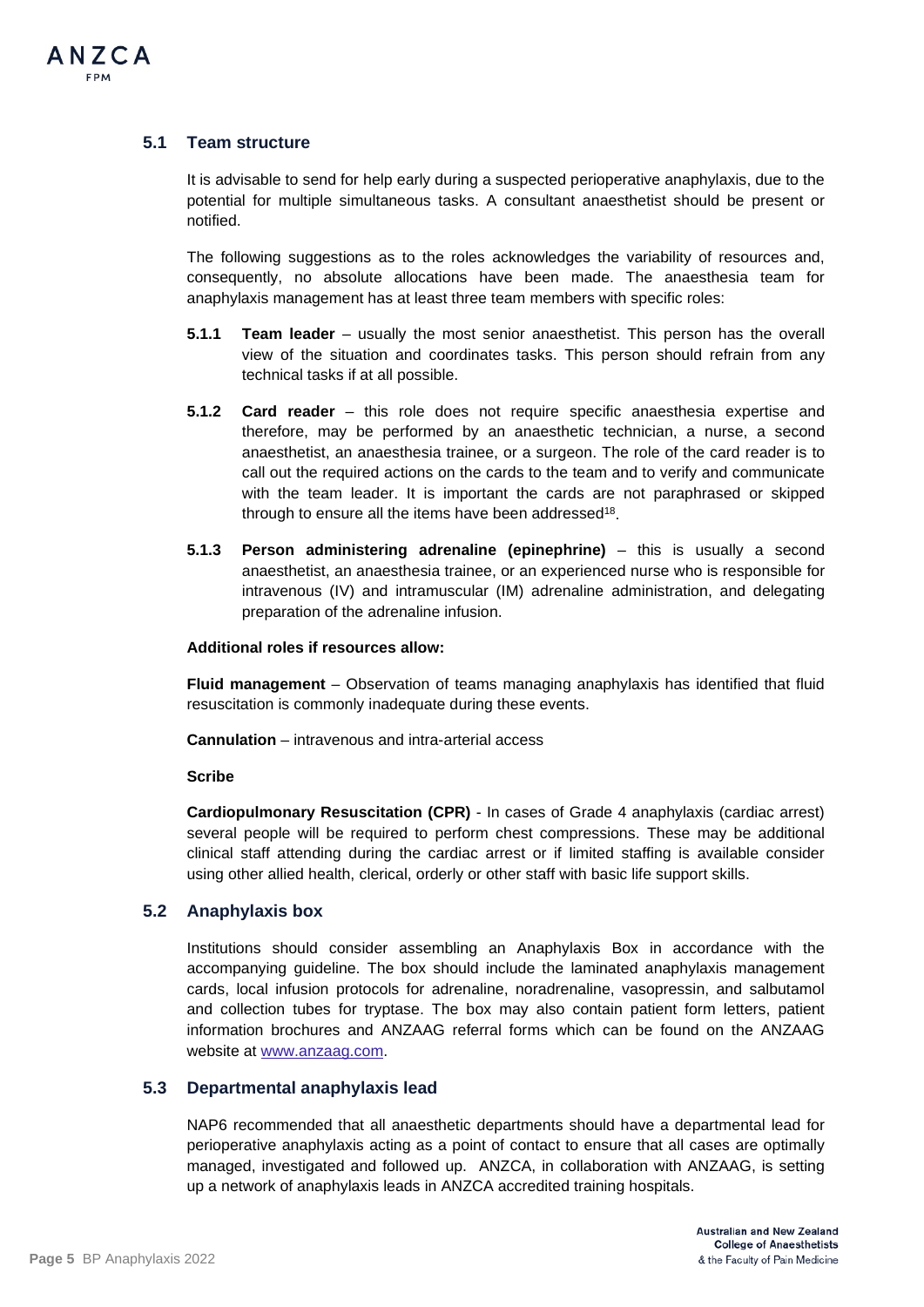## **5.4 Severity of anaphylaxis**

In conscious or minimally sedated patients, anaphylaxis may also have additional respiratory, gastrointestinal, or central nervous system symptoms and signs in addition to itching or flushing. These include rhinorrhoea, cough, dyspnoea, circumoral tingling, difficulty swallowing, nausea, abdominal pain, irritability, confusion, or a sense of impending doom<sup>20</sup>.

Clinical manifestations of intra-operative reactions may not be obvious, as patients are often covered in drapes and unconscious, making them unable to communicate. Moreover, simultaneously administered medications may alter the expression and degree of clinical manifestations<sup>21</sup>.

The severity of anaphylaxis is dependent on the progression and severity of signs and symptoms. For the purposes of the accompanying guideline and management cards, the following Ring & Messmer grading scale for severity of anaphylaxis is used.

- **5.4.1 Mild (Grade 1) hypersensitivity** is typified by *mucocutaneous signs only*, such as erythema, urticaria, and peripheral angioedema. These reactions do not usually require treatment with adrenaline. Although the focus of these anaphylaxis management resources is on moderate to severe anaphylaxis, mild anaphylaxis (Grade 1) should also be recognised and monitored carefully in order to promptly detect progression to a higher grade triggering treatment with adrenaline.
- **5.4.2 Moderate (Grade 2) hypersensitivity** has *multi-organ manifestations* typically mucocutaneous signs combined with hypotension and/or bronchospasm. Diagnosis of anaphylaxis over other causes of moderate hypotension and/or bronchospasm is facilitated in the presence of mucocutaneous signs, which are more likely to arise in Grade 2 anaphylaxis than Grade 3.

Hypotension is a common event during anaesthesia, especially post-induction, and can be attributed to many other causes than anaphylaxis. The diagnosis of anaphylaxis should be considered where hypotension is unexplained and out of proportion to that which could be expected on basis of patient factors (age, comorbidities) and stage of the operation and/or where there has been a lack of sustained response to usual restorative measures. While tachycardia is common it can be masked by concomitant β-blocker use, and bradycardia may be observed in some patients<sup>21</sup>.

The diagnosis of anaphylaxis should be suspected where bronchospasm and difficulty with ventilation are resistant to commonly employed treatment manoeuvres.

**5.4.3 Life-threatening (Grade 3) anaphylaxis** presents as severe *hypotension and/or severe bronchospasm*. Airway pressures are elevated to levels where oxygenation and ventilation are rapidly compromised. Immediate treatment is required in this situation in order to avoid progression from inadequate tissue perfusion to significant hypoxia or to cardiac arrest. Unlike Grade 2 anaphylaxis, urticaria is not a common presenting feature and skin signs may only appear after resuscitation.

In NAP6 the commonest presenting features of life-threatening anaphylaxis were hypotension (46%) followed by bronchospasm (18%) and tachycardia (9.8%). Hypotension occurred in all patients at some point during the anaphylactic episode followed by flushing/non urticarial rash (56%), bronchospasm (49%), tachycardia (46%), oxygen desaturation (41%) and a reduced or absent capnography trace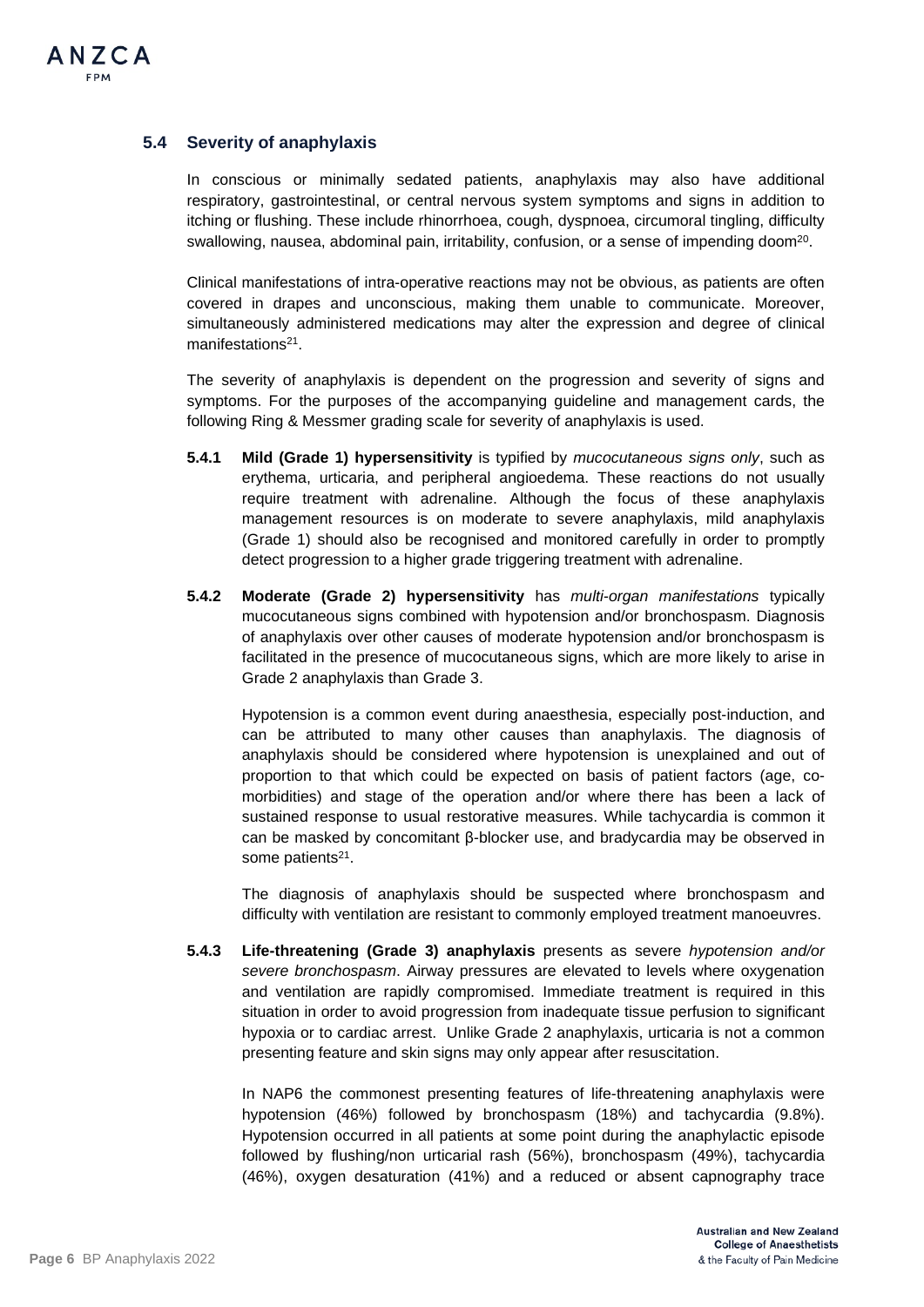(30%). A small number of patients presented with isolated cardiovascular (5.6%) or isolated respiratory features (1.5%).

### **5.4.4 Cardiac arrest (Grade 4) anaphylaxis** is discussed further in section 5.1.

## **5.5 Adult immediate management**

The card for immediate management has been designed as a cognitive aid for use during a crisis. The main points of managing the crisis are listed on the left-hand side of the card, whereas the right-hand side gives more detailed instructions. Actions are listed in order of priority with the most important at the top.

### **5.5.1 Cardiac arrest: Grade 4 anaphylaxis**

Anaphylaxis in the setting of anaesthesia may present as or progress to cardiac arrest, most commonly pulseless electrical activity (PEA). In this circumstance good quality cardiopulmonary resuscitation should commence immediately. NAP6 included 40 cases of cardiac arrest. Of these, 34 were PEA (often preceded by bradycardia), 4 were VF/VT and 2 were asystole. Nine of these patients (22.5%) died and 31 survived (77.5%).

The guideline for in-hospital cardiac arrest recommends starting CPR in any patient who is unresponsive, has abnormal breathing and/or their carotid pulse is absent<sup>6</sup>. Almost all anaesthetised patients are unresponsive with varied patterns of breathing and therefore, initiation of chest compressions relies almost exclusively on cardiovascular assessment. This may include arterial blood pressure, pulse waveform and oximetry, capnography, ECG and measurements of cardiac output. Pulse palpation (peripheral or central) is unreliable even when performed by trained clinicians. One of the recommendations from NAP6 was that CPR should be initiated at a systolic blood pressure of less than 50mmHg (described as profound hypotension). The rationale behind the recommendation is discussed in an editorial by Harper et al<sup>23</sup>. This recommendation was endorsed by the ISPAR group and has been incorporated in several resuscitation guidelines including those from the UK Resuscitation Council, AAGBI and the Brazilian Society of Anesthesiology.

## **The new recommendation in the accompanying guideline is that cardiac compressions should be initiated at a systolic blood pressure of less than 50mmHg in the anaesthetised patient.**

The recently updated recommendations from the American Heart Association, the UK Resuscitation Council and the European Resuscitation Council for nonshockable rhythms are to administer adrenaline 1mg as soon as is feasible and then repeat every 3 to 5 minutes. The ISPAR group recommend following standard ALS guidelines in this circumstance. It is important to note that hypovolaemia (a ubiquitous feature of severe anaphylaxis) is a potential cause of PEA arrest and therefore concomitant aggressive fluid resuscitation is essential.

Excessive use of adrenaline in association with inadequate volume replacement can result in a hyperdynamic underfilled heart and dynamic left ventricular outflow obstruction even in an anatomically normal heart. Continued use of adrenaline in this situation is likely to worsen the condition and may be fatal $24$ . Early use of echocardiography (either transthoracic (TTE) or transoesophageal (TOE)) helps optimise therapy by providing information on ventricular function, ventricular filling and vasodilation.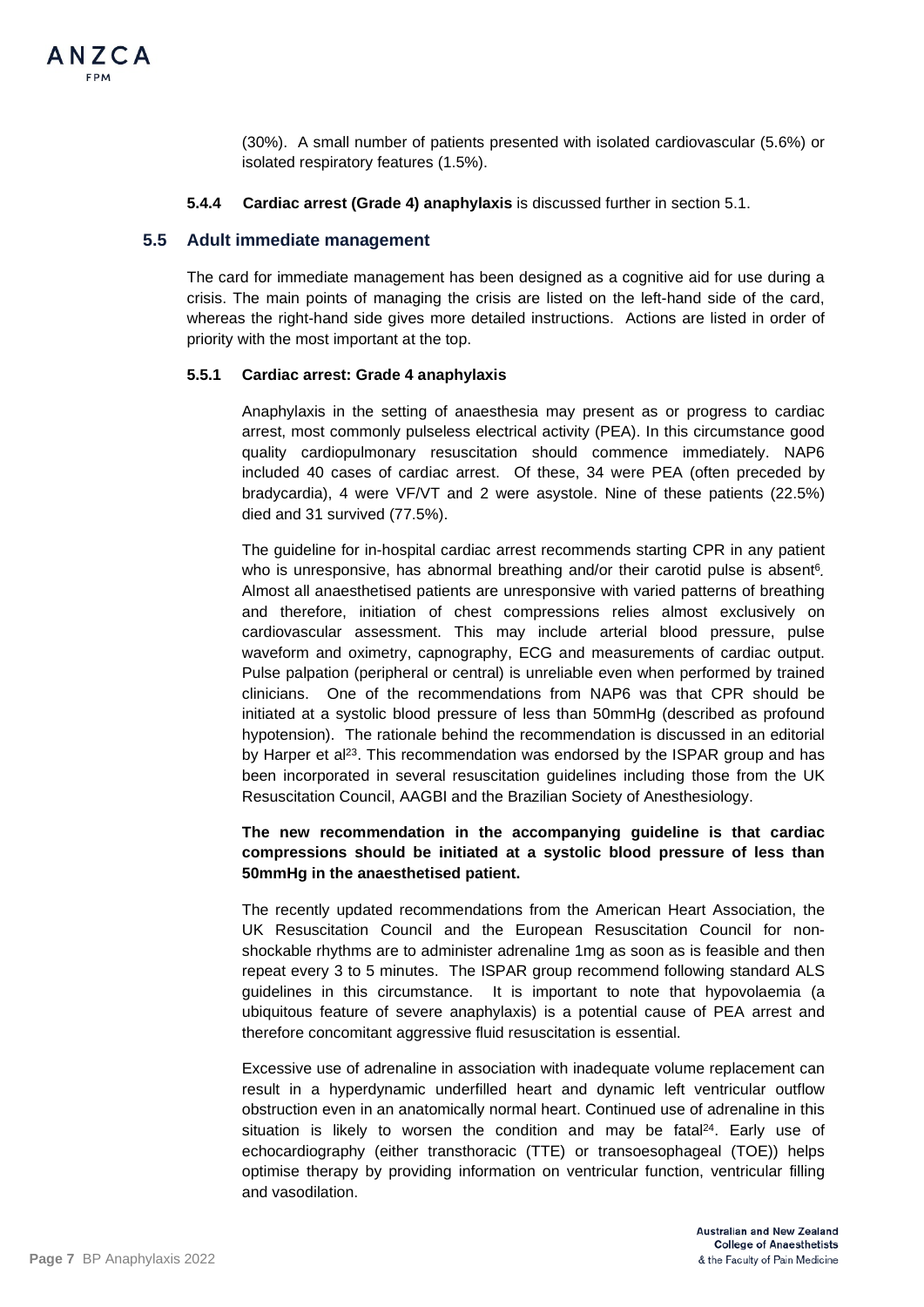

The recommendation in the accompanying guideline is to commence administration of 1mg of adrenaline every 1 to 2 minutes as required, with rapid administration of fluid volume resuscitation and the early addition of alternative vasopressors<sup>25</sup>.

This is intended to apply in circumstances where patients have had a witnessed cardiac arrest from a potentially reversible cause in which prolonged resuscitation may have a good outcome<sup>5,13</sup>.

#### **5.5.2 Maintenance of anaesthesia**

Anaesthesia should be maintained with minimal anaesthetic agent until the situation is stabilised. Consider a depth of anaesthesia monitor if this is not already in use (e.g. bispectral index (BIS)).

#### **5.5.3 Triggers**

Possible allergens such as colloids and medications should be considered in the context of ceasing administration of potential triggers (Grade D recommendation, Level V evidence).

Muscle relaxants and antibiotics are the most common allergens associated with perioperative anaphylaxis in Australia and New Zealand26-30.

Anaphylaxis to chlorhexidine is an emerging concern and further use of this agent should be avoided if administered prior to the development of symptoms $30-33$ . Chlorhexidine may be present in products including skin preparations and wipes, lubricant gels (e.g. urinary catheters) and some impregnated central venous lines. Anaesthetists should be aware that these products are sometimes poorly labelled and the number of products containing chlorhexidine is increasing.

Similarly, latex, dyes and colloids utilised prior to the reaction may be overlooked as allergens.

It is particularly important in cases of refractory anaphylaxis (Level V evidence) $34$  to review and cease possible triggers and where practicable, remove them from the environment to avoid further administration (Grade D recommendation).

#### **5.5.4 Ensure secure airway**

The accompanying guideline is not intended to provide management plans for the variety of clinical situations in which airway and cardiorespiratory compromise may develop. Where airway oedema is apparent early endotracheal intubation should be considered.

### **5.5.5 Position**

Patients in any position other than supine, should be returned to the supine position as soon as possible to facilitate continuing resuscitative efforts should they be required. Where hypotension is a predominant sign leg elevation should be considered (Grade D recommendation, Level IV evidence)<sup>26,35-38</sup>.

#### **5.5.6 Intravenous access**

Large bore intravenous access should be secured as soon as possible. If chlorhexidine has been a possible trigger, then anaesthetists are advised to avoid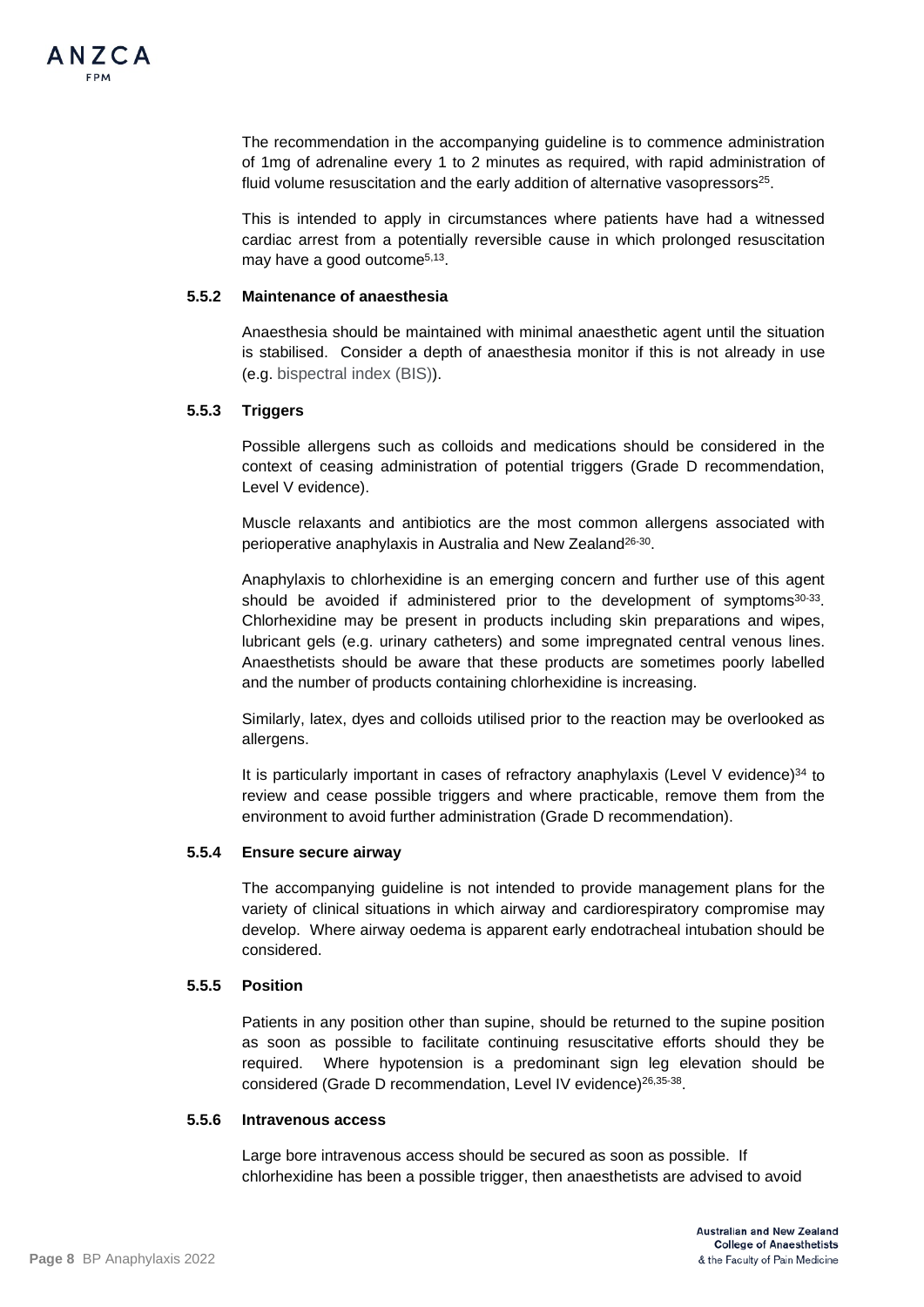

chlorhexidine skin preparation or placement of any chlorhexidine impregnated central line.

## **5.5.7 Fluid resuscitation**

Adequate fluid resuscitation is a critical step in management of hypovolaemia associated with anaphylaxis. It has been shown that 35% to 70% of the blood volume may extravasate in 10 to 15 minutes<sup>39-41</sup>. This requires aggressive management, and repeated fluid boluses may be required (Grade D recommendation, Level IV evidence)39,40. Fluid administration was judged to be inadequate in 19% of cases of severe anaphylaxis in NAP6.

A bolus of 20mLs/kg (1400mL in a 70kg patient) was recommended in earlier versions of this guideline. ASCIA recommends a fluid bolus of 20mL/kg "if hypotensive". The AAGBI guidelines recommend 20mLs/kg bolus repeated "until hypotension resolves". The ISPAR group recommend an initial fluid bolus of 500mL in Grade 2 and 1000mL in Grade 3 reactions to be repeated if clinical response is inadequate. The UK Resuscitation Council recommends a starting bolus of 500- 1000mL in adults with further fluid boluses titrated to response.

**The new recommendation in the accompanying guideline is an initial fluid bolus of 500mL in Grade 2 and 1000mL in Grade 3 reactions, to be repeated as required, and titrated to clinical response. In cases of Grade 4 reactions (cardiac arrest) the recommendation remains for an initial bolus of 2000mL.** 

**Echocardiography** (either transthoracic (TTE) or transoesophageal (TOE)) helps optimise therapy by providing information on ventricular function, ventricular filling, and vasodilation<sup>42</sup>. Furthermore, on rare occasions, echocardiography may suggest another diagnosis such as decompensated hypertrophic obstructive cardiomyopathy (HOCM) or Takotsubo cardiomyopathy.

**Crystalloid fluids** are now recommended in all published guidelines3-6,8,12,13 with the exception of the French<sup>25</sup>. Some guidelines still specifically recommend the use of 0.9% Sodium Chloride (ASCIA, ANZCOR). Large volume resuscitation with 0.9% Sodium Chloride may result in hyperchloremic metabolic acidosis. Therefore, the use of a balanced salt solution such as Plasma-Lyte® is preferred<sup>5</sup>.

Routine use of colloids is no longer recommended. Where synthetic colloid are running at the time of the reaction the colloid is a potential culprit and administration should cease.

All staff managing anaphylaxis need to be aware of the importance of minimising heat loss with patient exposure during resuscitative efforts. Hypothermia has the potential to worsen outcome with increased risk of arrhythmia, cardiac ischaemia and coagulopathy. Warming of intravenous fluids should be performed where practical.

#### **5.5.8 Adrenaline (epinephrine)**

International guidelines agree that adrenaline is the first line treatment for anaphylaxis (Level IV evidence)<sup>34,43-46</sup>. The early recognition of anaphylaxis and prompt administration of adrenaline is associated with improved outcomes in perioperative anaphylaxis (NAP6). Adrenaline is pivotal in the management of anaphylaxis due to its unique pharmacology in functionally antagonising the relevant pathophysiological effects of anaphylaxis $47$ . In the doses recommended, adrenaline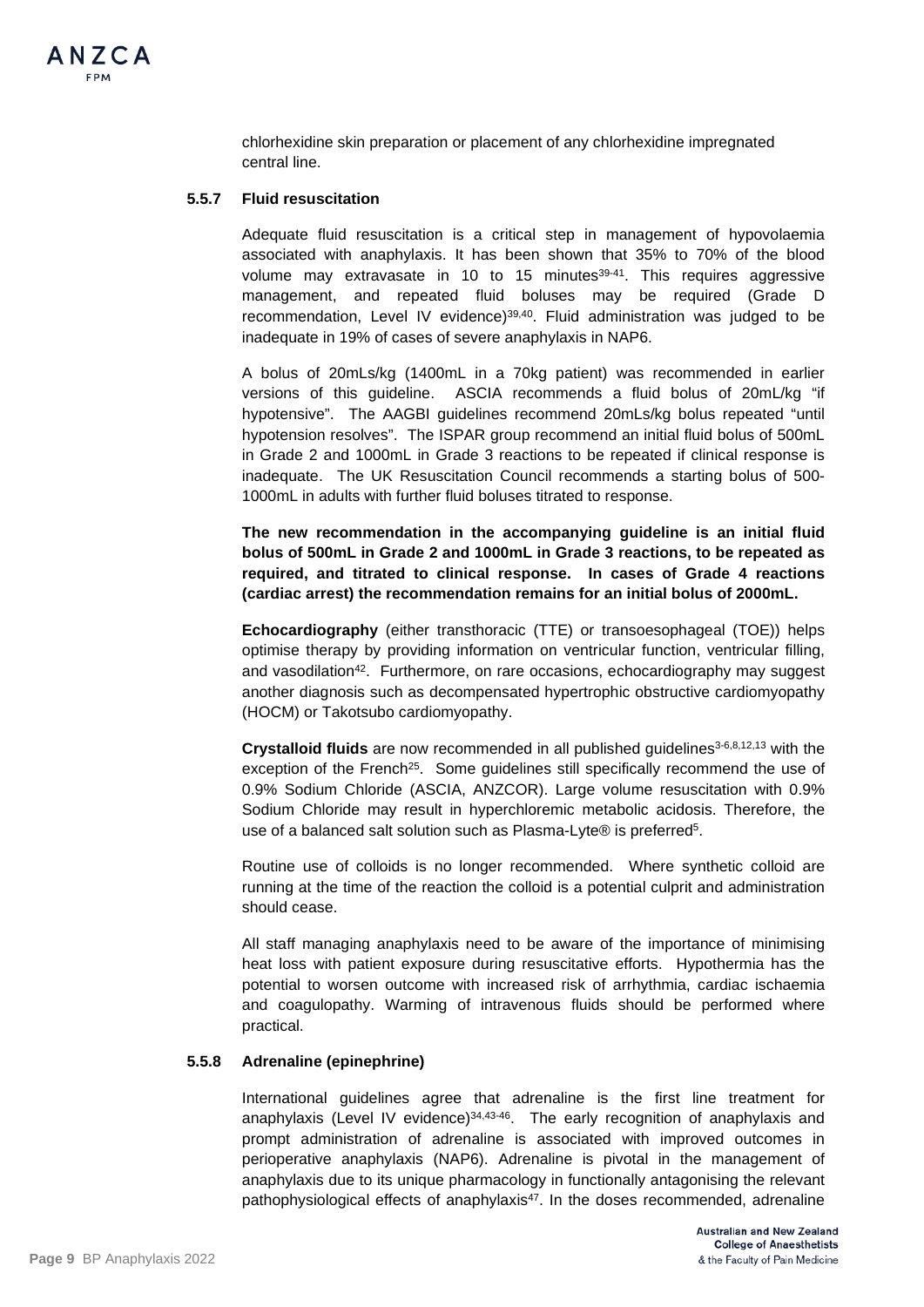causes increased cardiac output, bronchodilation, vasoconstriction, reduced mucosal oedema and reduced mediator release. Adrenaline not only treats the  $clinical$  manifestations but also reduces response amplification<sup>43,44</sup>, and therefore, cannot be substituted by any other medication<sup>47</sup>.

Although adrenaline is not contra-indicated with any patient co-morbidity, it is worth noting that it has a narrow therapeutic window, and titration of dose according to severity and patient response is essential. International dosing regimens for adrenaline vary for this reason. The risks of overdose are higher in some patients e.g. extremes of age, patients with hypertension, ischaemic heart disease, hypertrophic cardiomyopathy (HOCM) or hyperthyroidism. Consequently, judicious use is advised. In other patients there will be decreased effectiveness of both endogenous and exogenous catecholamines e.g. patients taking β-blockers or angiotensin converting enzyme inhibitors (ACEI). Cocaine and amphetamines in contrast, will sensitise the myocardium to the effects of adrenaline. Despite this, the best available evidence is that adrenaline is key to the management of anaphylaxis. Clinicians need to be aware of the potential for toxicity including accidental overdose, particularly during crisis management<sup>45,47-50</sup>.

The World Allergy Organisation has reviewed fatal cases of anaphylaxis and highlighted that administration of adrenaline was often delayed or inadequate<sup>34,36,51</sup>. It is essential therefore, that diagnosis be rapid, and adrenaline administered early and in adequate doses to optimise outcome (Level V evidence, Grade D recommendation).

## **5.5.8.1 IM adrenaline (epinephrine)**34,43,44

The World Allergy Organisation guidelines state that the benefits of IM adrenaline for the management of anaphylaxis far exceed the risks (Level 1 evidence), and this route of administration is commonplace in all other acute medical disciplines. Due to ease of preparation and administration of IM adrenaline, it should be considered in the initial management of perioperative anaphylaxis in the following circumstances (Grade B recommendation):

- whenever there is an evolving suspicion of moderate (Grade 2) anaphylaxis
- when awaiting assistance
- when IV access is not yet established or is lost
- where haemodynamic monitoring is not in-situ prior to the reaction
- while awaiting preparation of an adrenaline infusion.

Research has shown that IM adrenaline provides an effective infusion lasting up to 40 minutes $52,53$ .

This guideline recommends a dose of 500mcg (0.5mg) IM in the lateral thigh repeated every 5 minutes as needed.

This recommendation is consistent with those of the AAGBI, UK Resuscitation Council, European Resuscitation Council, EAACI, ASCIA, and ANZCOR.

### **5.5.8.2 IV boluses of adrenaline (epinephrine)**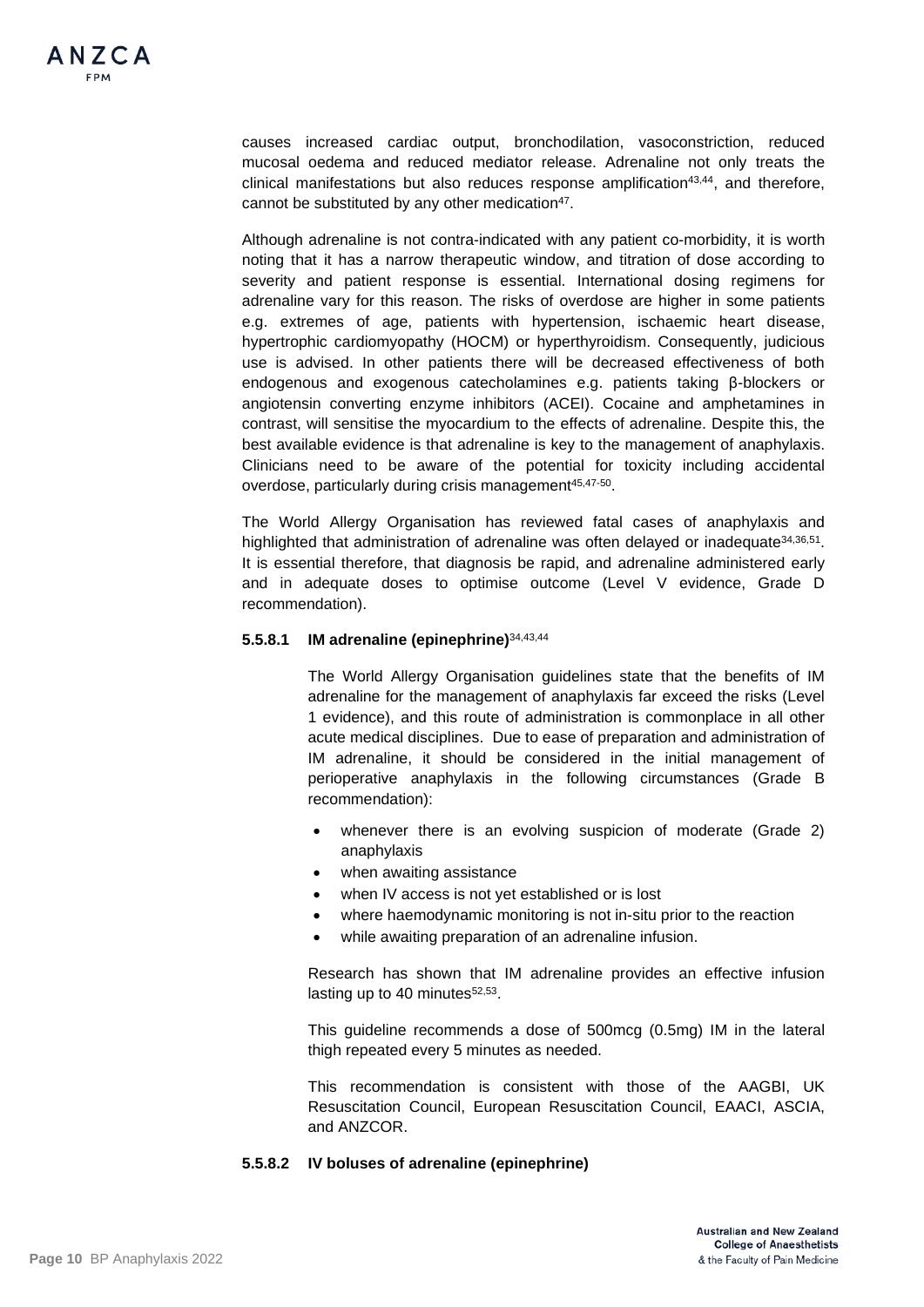The mainstay of the management of moderate to severe perioperative anaphylaxis is carefully titrated IV adrenaline with close monitoring of cardiovascular responses (Level IV evidence)<sup>34</sup>. This is in keeping with other international perioperative anaphylaxis management guidelines<sup>8-11,25,</sup> 54-56 and the recommendations of the ISPAR group (Grade D recommendation).

The dose should be based on the grade of clinical presentation.

Grade 1: no adrenaline required.

Grade 2: 10-20mcg IV adrenaline. Escalate to 50mcg if insufficient response to initial dose. Consider initial IM adrenaline as a safe and effective alternative.

Grade 3: 50-100mcg IV adrenaline. Escalate to 200mcg if insufficient response to initial dose.

Grade 4: As discussed earlier, in PEA arrest 1000mcg (1mg) IV adrenaline immediately and then repeated every 1-2 minutes. For shockable rhythms follow ALS guidelines.

Medication errors are common. They were found to occur in 1 in 133 anaesthetics in a prospective self-reporting study in New Zealand<sup>57</sup>. The risk of a medication error occurring with adrenaline during the management of an episode of anaphylaxis is high due to a number of factors including:

- the availability of two different strengths
- the use of unfamiliar ratio doses (1:10,000 and 1:1,000)
- the potential for two different routes of administration (IV or IM)
- the big variation in dose depending on route of administration and severity of reaction (from 10mcg IV for a Grade 2 reaction up to 1000mcg IV in a cardiac arrest)
- unfamiliarity of the person drawing up and/or diluting the drug
- poor or no syringe labelling due to time pressure and
- poor communication between the person ordering, the person drawing up and the person administering the adrenaline.

Due to the narrow therapeutic window of adrenaline the consequences of any medication error may be severe.

There are a number of ways in which adrenaline may be prepared. This guideline recommends a dilution of 1,000mcg (1mg) in 10mL to yield a concentration of 100mcg/mL. This may be available as a 10mL ampoule of 1:10,000 adrenaline (no dilution required) or it can be made up by adding a 1mL ampoule of 1:1,000 adrenaline to 9mL of diluent. The advantage of this method is that one dilution can be used for both moderate and life threatening reactions. The disadvantage is that the doses recommended for moderate reactions (10-20mcg) require the administration of very small volumes (0.1–0.2mL).

One alternative is to make two dilutions -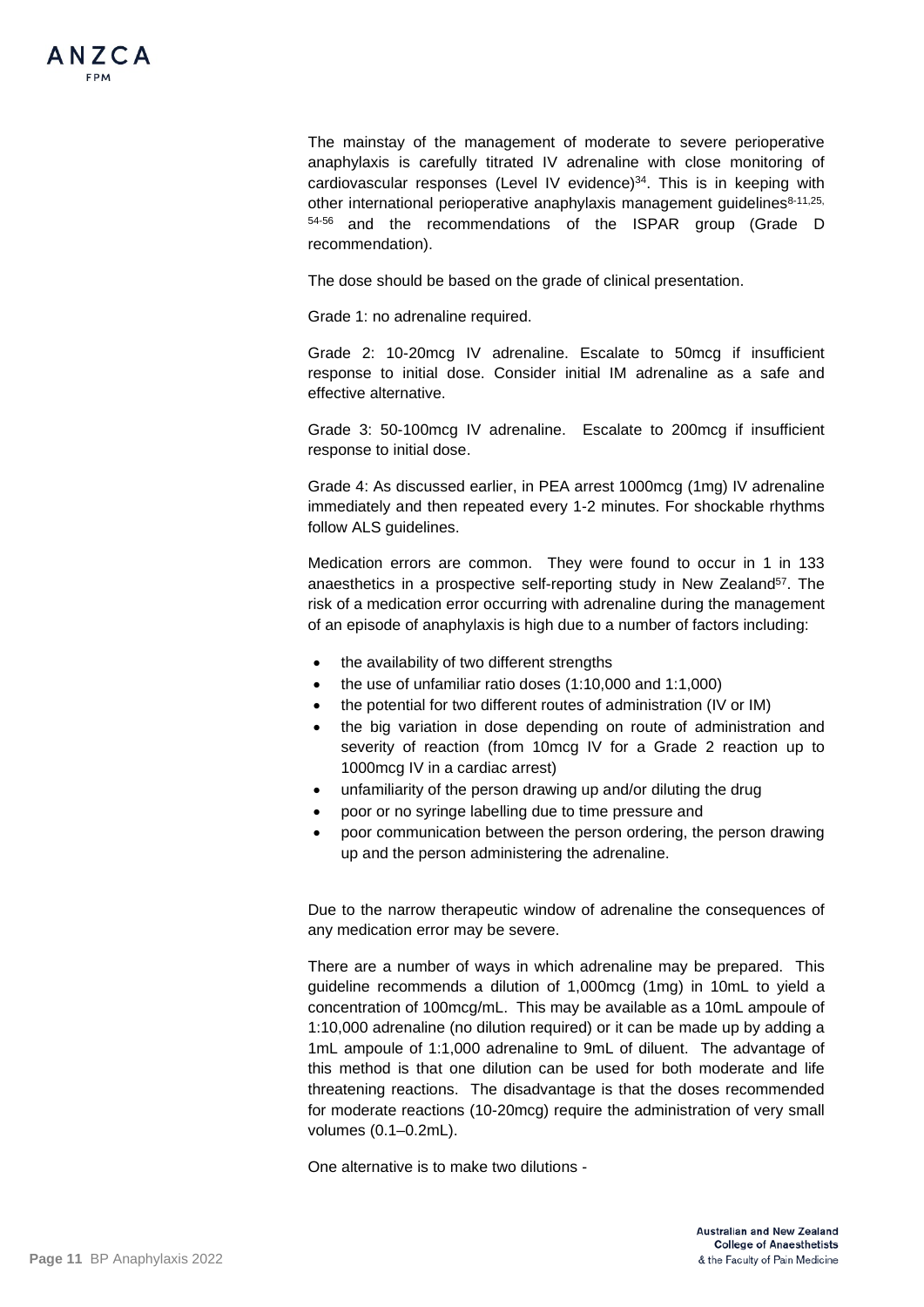

- 1mg of adrenaline in a 100mL bag of IV fluid to give a concentration of 10mcg/mL and
- 1mg of adrenaline in 10mL to give a concentration of 100mcg/mL.

The disadvantage of this method is that you have two concentrations of adrenaline which may lead to the wrong dose being delivered. The advantage is that you avoid giving very small volumes when treating moderate reactions.

If the task of drawing up the adrenaline is delegated to another staff member it is very important that clear and detailed instructions are given. Ideally the instructions should be written down as they are on the immediate management cards.

These recommendations are intended for use only in the peri-operative setting. They reflect the special circumstances of peri-operative anaphylaxis where there is continuous dedicated monitoring by an anaesthetist and a higher frequency of sudden onset severe symptoms compared to non-operative anaphylaxis. For non-anaesthetic anaphylaxis the ASCIA guidelines $13$  apply.

## **5.5.8.3 Adrenaline (epinephrine) infusion**<sup>34</sup>

Adrenaline infusions without bolus administration<sup>40</sup> (Level III evidence) have been shown to be effective in treating anaphylaxis in non-anaesthesia settings and are part of the new ASCIA guidelines for the management of severe refractory anaphylaxis. Use of adrenaline infusions facilitates ease of titrating dose to effect as compared to repeated bolus regimens. After three boluses via either the IV or IM route an adrenaline infusion should be prepared and commenced as early as possible in the clinically applicable dosage25,40,58,59 (Grade D recommendation). To facilitate prompt preparation and institution of adrenaline infusions using a syringe driver, the immediate management card provides the dilution and infusion rate applicable to a 70kg adult.

Infusions can be commenced with peripheral venous access and should not be delayed because of the lack of central venous access. The dose ranges recommended are derived from the French guidelines<sup>25,60</sup>.

### **5.5.9 Sugammadex**

The accompanying guideline does not include the use of sugammadex in the treatment of anaphylaxis following administration of rocuronium. There continue to be case reports claiming benefits temporally related to the administration of sugammadex in cases of rocuronium anaphylaxis. In all these cases conventional resuscitative therapies had also been administered. In addition, in vitro and in vivo human models of anaphylaxis have not been able to demonstrate immunologically mediated attenuation of established anaphylaxis<sup>61,62</sup>. A case-control study from Perth<sup>53</sup>, in patients who were given sugammadex following rocuronium anaphylaxis, showed that sugammadex increased blood pressure in 46 percent of these patients. However, with subsequent testing, half of these patients were found not to have had anaphylaxis to rocuronium but to another agent administered during anaesthesia.

The observed therapeutic effect of sugammadex on resuscitation may be to increase muscle tone (and therefore, reduce venous capacitance) in circumstances where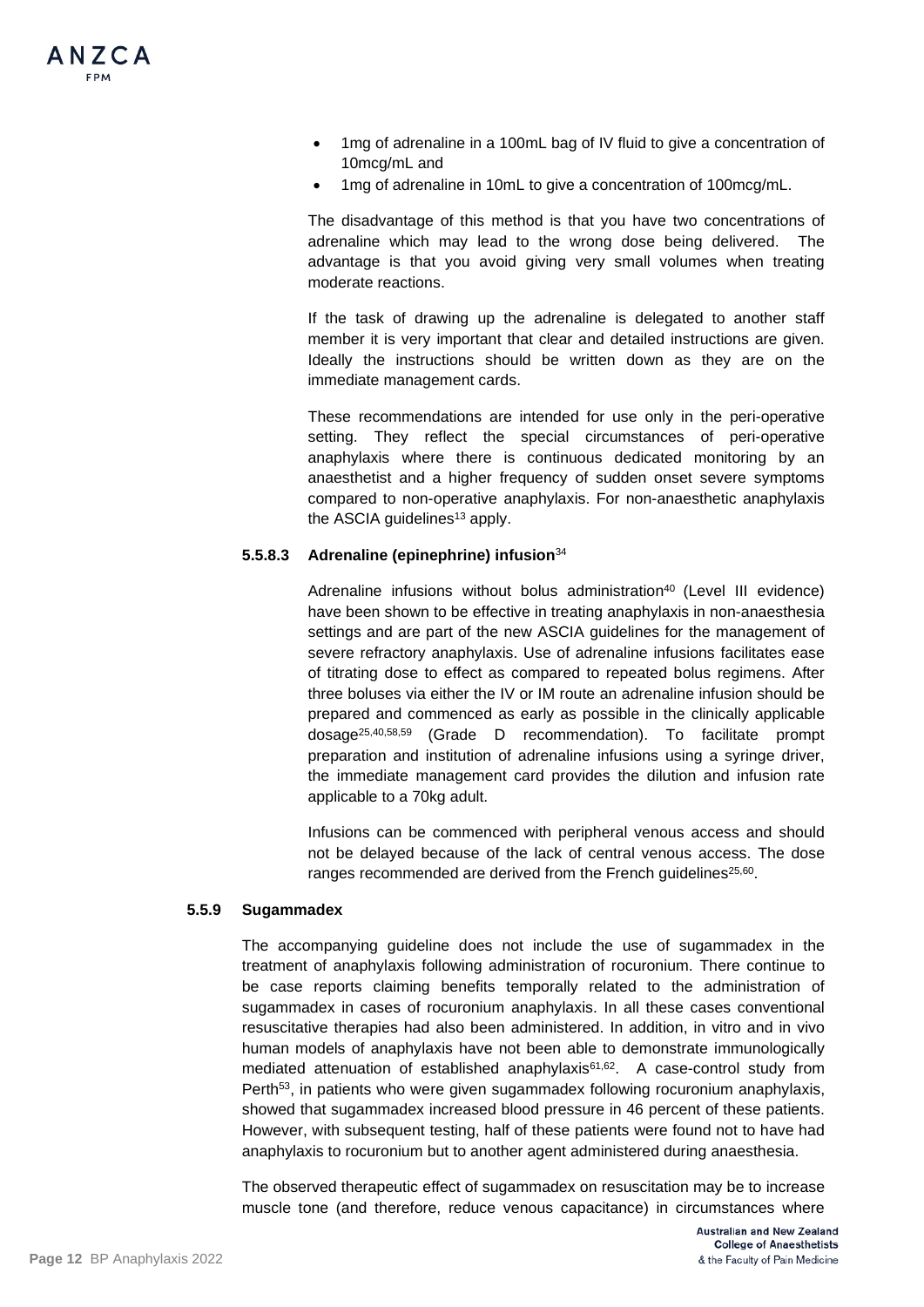

there is severe distributive shock and inadequate resuscitation<sup>16</sup>. The resumption of spontaneous (negative pressure) ventilation after reversal of neuromuscular blockade may also increase venous return<sup>16,63</sup>. There are potentially practical difficulties during resuscitation if neuromuscular blockade is reversed. Therefore, the accompanying guideline recommends that all measures on the immediate management card are instituted to maximal levels followed by steps outlined to manage refractory anaphylaxis.

**The use of sugammadex in resuscitation of suspected anaphylaxis to rocuronium is not recommended.**

## **5.6 Paediatric immediate management**

The incidence of paediatric perioperative anaphylaxis is lower than that in adults (2.7 per 100,000 anaesthetics in children as compared to 10 per 100,000 anaesthetics in adults in NAP6). Most bronchospasm in paediatric cases is not due to anaphylaxis but bronchospasm is the most common presenting feature in cases of paediatric anaphylaxis in NAP6 (64%). Hypotension is also very common and was present at some stage in nearly 75% of cases.

There is little specific evidence available in the literature to guide management of perioperative anaphylaxis in the paediatric population. Hence, the scientific rationale for immediate management of anaphylaxis in paediatric patients is essentially the same as for adults. The upper limit of age for paediatric guidelines is unclear. The current Australian Resuscitation Council (ARC) and New Zealand Resuscitation Council (NZRC) guidelines for paediatric advanced life support state older children, aged 9 to 14 years, can be treated using adult protocols<sup>64</sup>. The recommendations for IM adrenaline from the  $AAGB^{156}$ , the UK Resuscitation Council, the European Resuscitation Council, ASCIA and APLS<sup>65</sup> recommend adult dosing for children greater than 12 years of age. Taking these into consideration, the accompanying guideline has defined paediatric management to apply to those less than 12 years of age.

The IM dose of adrenaline in this guideline is consistent with that recommended by the AAGBI<sup>54</sup>, UK Resuscitation Council<sup>5</sup> and European Resuscitation Council<sup>6</sup>. Using adrenaline 1mg/mL (1:1,000) concentration the dose varies with age as follows: 6 to 12 years - 300mcg (0.3mL), less than 6 years - 150mcg (0.15mL). This corresponds to the licensed doses used for paediatric adrenaline auto–injectors. This simplified dosing regimen is pragmatic and considered to be safe and practical to draw up and inject in an emergency<sup>66</sup>.

The dilution of adrenaline for bolus IV therapy or infusion on the Paediatric Immediate Management card (1mg in 50mL = 20mcg/mL) is the same. The concentration is more dilute than many infusion regimens but has been chosen to reduce the risk of errors where different dilutions are being prepared during crisis management. Where a prolonged adrenaline infusion is required (e.g. when transferring to ICU) then conversion to a more concentrated local institution regimen should be considered.

The only published recommendations for IV bolus doses of adrenaline for paediatrics are those in the French, Scandinavian and AAGBI guidelines<sup>8,25,56</sup>. Recommended doses range from 1-10mcg/kg depending on the severity of the reaction.

There are no recommendations for the dosing of IV adrenaline infusions in the paediatric population in either the Scandinavian or AAGBI guidelines. The French guidelines recommend starting with a rate of 0.1mcg/kg/minute and titrating up to a maximum of 2mcg/kg/minute.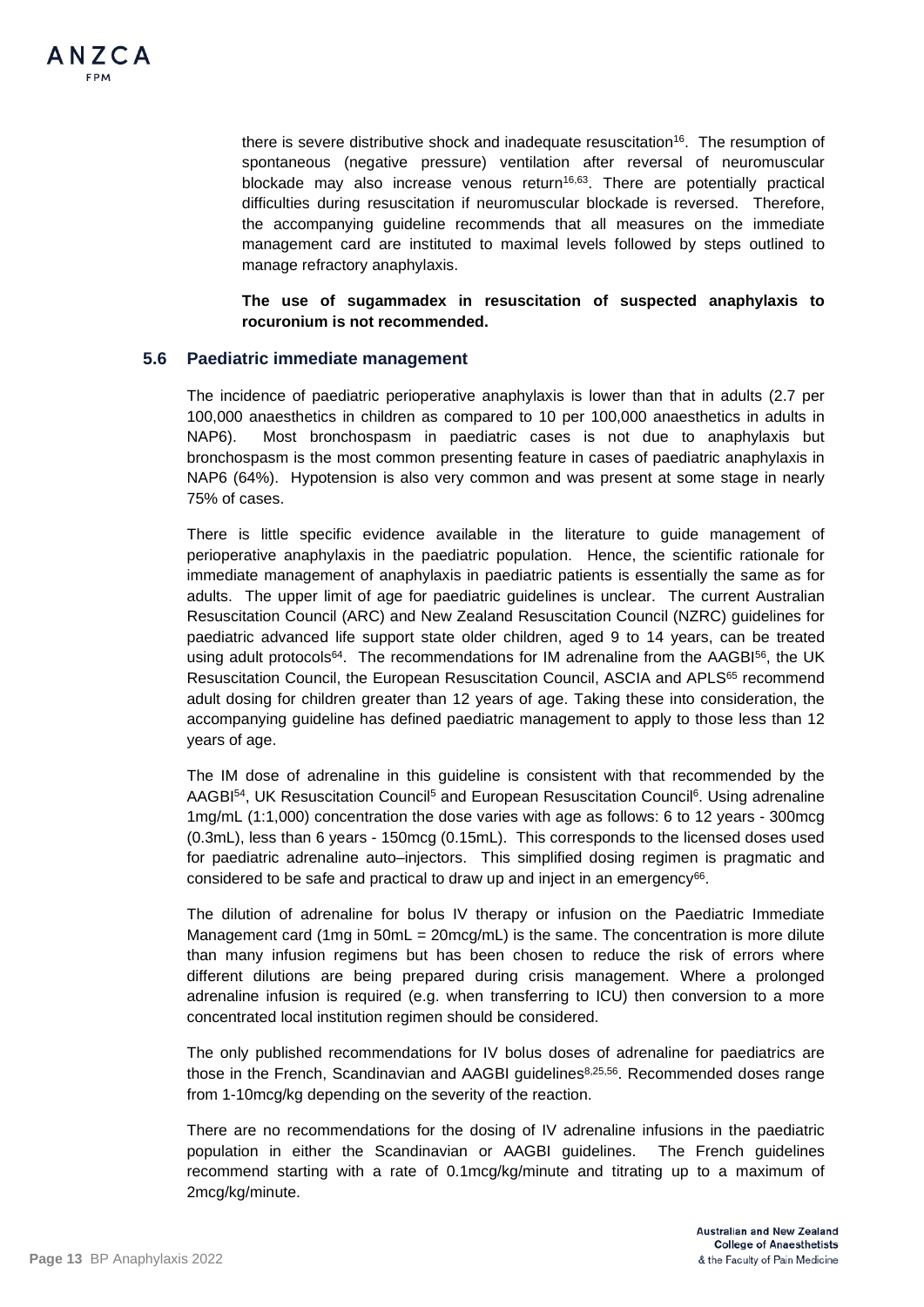## **5.7 Adult refractory management**

The immediate management of anaphylaxis dictates titration of adrenaline, adequate fluid replacement, and optimisation of oxygenation. In some situations, these measures, including a maximal adrenaline infusion, may not be sufficient. This is known to occur more commonly in patients on beta-blockers, ACEI, and with spinal blockade. In these scenarios, it is essential that *all maximal initial measures be continued* and specific targeted therapy added, in accordance with symptoms and local availability of medications.

## **5.7.1 Monitoring**

Standard monitoring as recommended by *PG18(A) Guideline on monitoring during anaesthesia*<sup>67</sup> should be utilised throughout resuscitative efforts. An arterial line is highly recommended where possible to aid cardiovascular monitoring, blood sampling and continuous monitoring of adrenaline effects (Grade D recommendation, Level V evidence).

Echocardiography (transthoracic (TTE) or transoesophageal (TOE)) helps optimise therapy by providing information on ventricular function, ventricular filling and vasodilation42. This information is likely to be most useful where hypotension is the predominant sign, but ultrasound has also been used to assist in the diagnosis of pneumothorax which is a differential diagnosis for high airway pressures (Grade D recommendation).

In very rare situations, HOCM or takotsubo cardiomyopathy may be misdiagnosed as anaphylaxis. In this circumstance, the patient may deteriorate despite appropriate treatment for presumed anaphylaxis. In particular, high-dose adrenaline may be harmful. For a patient who fails to respond to appropriate therapy for presumed anaphylaxis, echocardiography may be helpful confirming the diagnosis of anaphylaxis or suggesting another diagnosis, such as decompensated HOCM or Takotsubo cardiomyopathy. In general, if an alternative diagnosis is considered, additional expertise should be sought to both confirm the diagnosis and to help guide treatment.

## **5.7.2 Resistant hypotension**

Prior to commencing alternative vasopressors anaesthetists need to review the adequacy of IV fluid resuscitation and ensure that an adrenaline infusion has been instituted. Consideration should be given to the benefits of inserting a nonchlorhexidine coated central venous catheter, but where resources are limited, peripheral administration of vasopressors is acceptable in the short-term (Level V evidence).

In recent years extracorporeal membrane oxygenation has become increasingly common in the treatment of in-hospital cardiac arrest in non-cardiac surgery patients, as well as in cases of perioperative anaphylaxis refractory to standard treatment<sup>68,69</sup>. This now forms part of many resuscitation quidelines<sup>4-7</sup>.

It is recommended that, where extracorporeal membrane oxygenation (ECMO) is available, it should be considered in the management of perioperative anaphylaxis refractory to maximal standard treatment (Grade D recommendation).

### **5.7.3 Alternative vasopressors**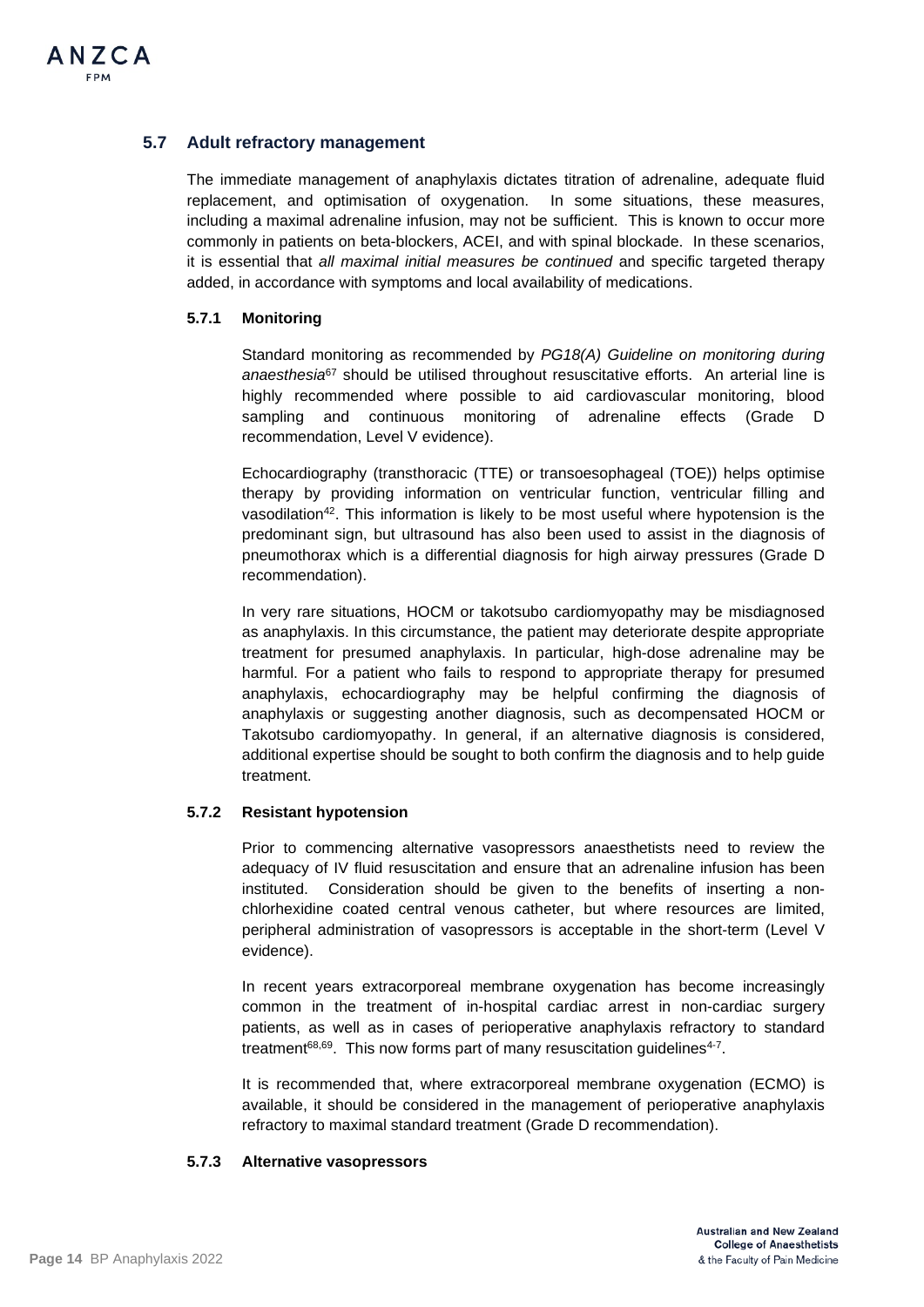The evidence supporting use of vasopressors comes from animal models and some case reports of improved clinical variables in refractory anaphylaxis<sup>70-75</sup>. Levels of evidence for their use are weaker than for adrenaline and they should only be used following adequate administration of adrenaline and IV fluids (Grade D recommendation, Level V evidence).

In the presence of adequate cardiac contractility as shown on echocardiography, vasopressors may be considered where adrenaline infusions and fluid boluses are inadequate to achieve targeted blood pressure. Noradrenaline and vasopressin dose recommendations are based on the French and Scandinavian guidelines<sup>25,56,60</sup>. Metaraminol and phenylephrine are included to accommodate those environments where alternatives to adrenaline are limited<sup>60</sup>. Noradrenaline, vasopressin and metaraminol are included in the UK Resuscitation Council and AAGBI guidelines for the management of refractory anaphylaxis and their use is suggested by the ISPAR group in this context.

Glucagon is included in the management of resistant hypotension because in may be of benefit for patients on beta blockers<sup>76</sup> (Grade D recommendation). Glucagon is included in the following guidelines: French and Scandinavian<sup>25,56</sup>, the UK Resuscitation Council, ASCIA, AAGBI and the recommendations of the ISPAR group.

It is recommended that institutions place their own infusion regimens in the anaphylaxis box along with the ANZAAG-ANZCA Anaphylaxis Management Cards to enable infusions of the available alternative vasopressors to be readily prepared.

## **5.7.4 Resistant bronchospasm**

High airway pressure is less likely to be the predominant feature of perioperative anaphylaxis but can be problematic where it occurs (Level V evidence) $34$ . It is vital that alternative causes of high airway pressure such as oesophageal intubation, airway device or circuit malfunction and tension pneumothorax are sought and eliminated as causes.

Adrenaline remains the first line treatment of bronchospasm in cases of anaphylaxis. Bronchodilators should not be used as first line treatment for bronchospasm due to anaphylaxis as they do not prevent or relieve other manifestations of anaphylaxis such as hypotension<sup>5,13</sup>.

In patients with resistant bronchospasm inhaled bronchodilators such as salbutamol may be used (12 puffs of 0.1mg of salbutamol administered using a metered dose inhaler inserted into the anaesthesia circuit or 5mg of nebulised salbutamol in the awake patient) <sup>4,5,13</sup> (Grade D recommendation). Intravenous salbutamol may be considered for severe persistent bronchospasm4,5,25.

Additional treatments for resistant bronchospasm include intravenous magnesium<sup>58</sup>, which needs to be infused slowly due to its potential to cause hypotension (Grade D recommendation), inhalational anaesthetics, and ketamine4 (Grade D recommendation).

In NAP6 bronchospasm was reported in 48.5% of cases. Specific bronchodilator therapy (excluding adrenaline) was used in 22.2% of all cases. This included inhaled salbutamol (10.2%), IV magnesium phosphate (7.4%), IV salbutamol (4.2%), aminophylline (less than 2%) and ketamine (1.5%).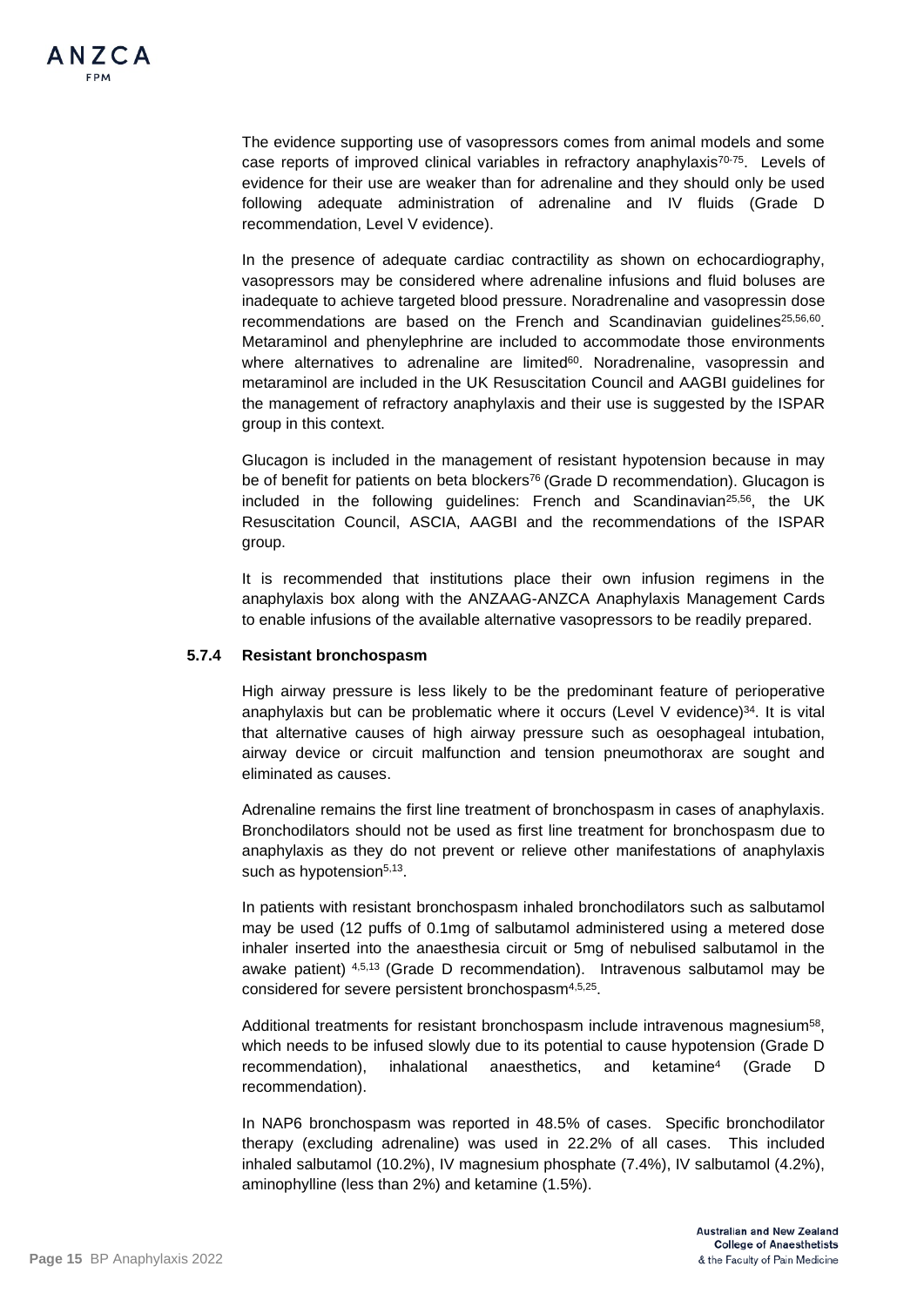Clinicians should institute therapy based on the clinical situation including the extent of hemodynamic instability.

## **5.7.5 Pregnancy**

Management of anaphylaxis during anaesthesia in pregnant patients follows the same treatment principles as for non-pregnant patients (Level V evidence). Prompt resuscitation is essential for a good outcome for mother and baby and early treatment with adrenaline is indicated.

The American Heart Association issued a Scientific Statement on Cardiac Arrest in Pregnancy in 2015 and a Cardiac Arrest in Pregnancy In-Hospital ACLS Algorithm in 2020. Specific considerations for pregnant patients from around 20 weeks gestation (when uterus is palpable at or above umbilicus) include positioning to minimise aortocaval compression. This is done by manual left uterine displacement (LUD). Historically left tilt has been used but this is less effective at relieving aortocaval compression than LUD and may make chest compressions less effective4,5,7. In the setting of cardiac arrest peri-mortem caesarean delivery (PMCD) should be undertaken if there is no return of spontaneous circulation within 5 minutes. The rationale for PMCD is to facilitate maternal resuscitation and improve maternal and foetal outcomes. Similar recommendations are contained in the UK resuscitation council guidelines and from the ISPAR group.

The 2020 International consensus on CPR and emergency cardiovascular care (ECC) science with treatment recommendations (CoSTR) publication from International Liaison Committee on Resuscitation (ILCOR)77 suggests delivery of the foetus by perimortem caesarean section for women in cardiac arrest in the second half of pregnancy. They found insufficient evidence to make a recommendation about the use of left lateral tilt or manual left uterine displacement during CPR in the pregnant patient.

**The accompanying guideline recommends that for pregnant patients manual left uterine displacement (LUD) should be performed as part of the management of anaphylaxis, in the presence of hypotension or cardiac arrest**.

**Perimortem caesarean delivery (PMCD) should be undertaken in the setting of cardiac arrest if there is no return of spontaneous circulation (ROSC) in 5 minutes.** 

### **5.8 Paediatric refractory management**

The paediatric refractory card follows the same structure as the adult card but acknowledges that the evidence base for this section is even more limited than for immediate management.

### **5.8.1 Request advice/more assistance**

Most locations where paediatric anaphylaxis occurs will not be tertiary paediatric centres. Advice or assistance should be sought from either local paediatric anaesthetists or intensivists, or from the nearest paediatric referral centre as these may provide valuable assistance in difficult situations (Grade D recommendation).

### **5.8.2 Resistant hypotension**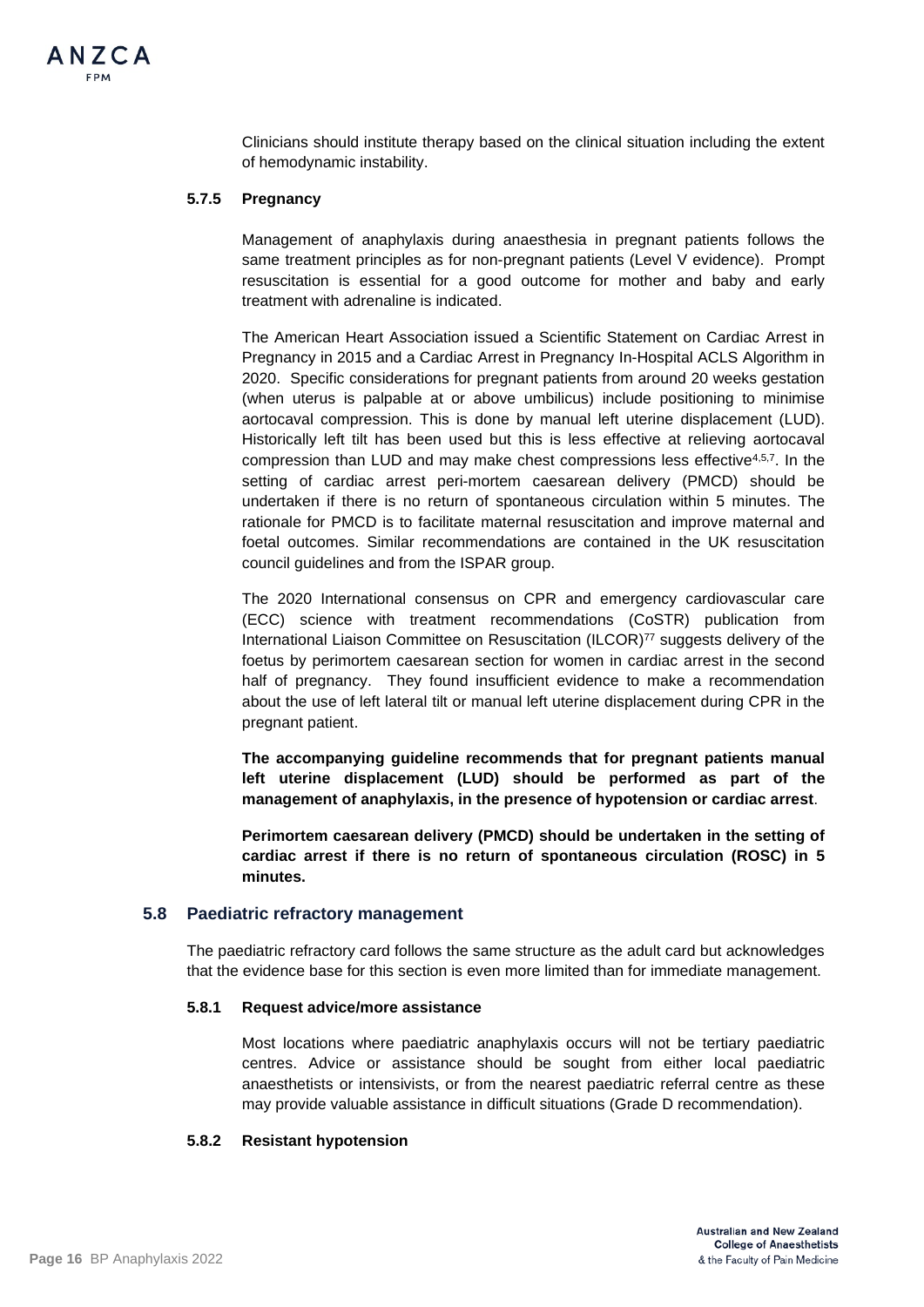As with adult management, it is important to review the adequacy of the immediate resuscitation with respect to adrenaline and IV fluids and ensure this continues while adding in other therapy where indicated.

Dose regimens for noradrenaline and vasopressin are provided with their applicable dilutions. If alternate infusion regimens are used, then the protocol should be included in the anaphylaxis box.

The infusion rates for noradrenaline<sup>78</sup> and vasopressin<sup>79,80</sup> are referenced from available literature for paediatric therapy in sepsis and prolonged resuscitation.

### **5.8.3 Resistant bronchospasm**

Bronchospasm is more likely to be a problem in the paediatric patient due to the increased frequency of irritable airways and infective processes within both upper and lower respiratory tracts. Consequently, the guideline includes more therapeutic options than for the adult (Grade D recommendation). The therapeutic options available will differ and local paediatric infusion protocols should be included in the anaphylaxis box.

Intravenous aminophylline and hydrocortisone have been added to the inhaled salbutamol and intravenous magnesium recommendations present on the Adult Refractory Management Card. The doses of these therapies are derived from the APLS guidelines and Drug Doses<sup>60,65</sup>.

## **5.9 Differential diagnosis card**

The differential diagnosis card aims to aid consideration of alternative causes of clinical signs by classifying the common ones with a view to expedite management (e.g. needle decompression to treat tension pneumothorax).

Early recognition and prompt management of anaphylaxis is essential43,44. However, as anaphylaxis is a clinical diagnosis and symptoms mimic other perioperative events, diagnosis can be challenging. Anaphylaxis should be considered if skin signs co-exist with bronchospasm or hypotension. Hypotension or tachycardia alone, especially where this is unresponsive to vasopressors or unexpected for the depth of anaesthesia, should trigger anaphylaxis to be an early consideration. Bronchospasm or difficulty with ventilation may be the sole presenting feature in some cases and may be resistant to therapy. Absence of skin signs does not rule out the diagnosis of anaphylaxis, as skin signs may not appear until circulation is restored25.

Oesophageal intubation has been added in as a differential diagnosis for refractory bronchospasm in the accompanying guideline. NAP4: Major complications of airway management in the UK $81$  identified 9 cases of undetected or prolonged oesophageal intubation resulting in 6 deaths and 1 case of persistent vegetative state. Two of the 9 cases were mistakenly treated as severe bronchospasm due to anaphylaxis. Unfortunately, recent coroners reports from the UK and Australia show that this continues to occur $82,83$ . The Royal College of Anaesthetists and the Difficult Airway Society have launched a "No Trace = Wrong Place" educational campaign to try to address this issue<sup>14</sup>. During cardiac arrest and CPR the end-tidal CO2 trace is attenuated but present. In oesophageal intubation the endtidal CO2 trace is a flat line.

Tryptase levels are important in differentiating anaphylaxis from other causes and should be collected when any suggestion of perioperative anaphylaxis is raised.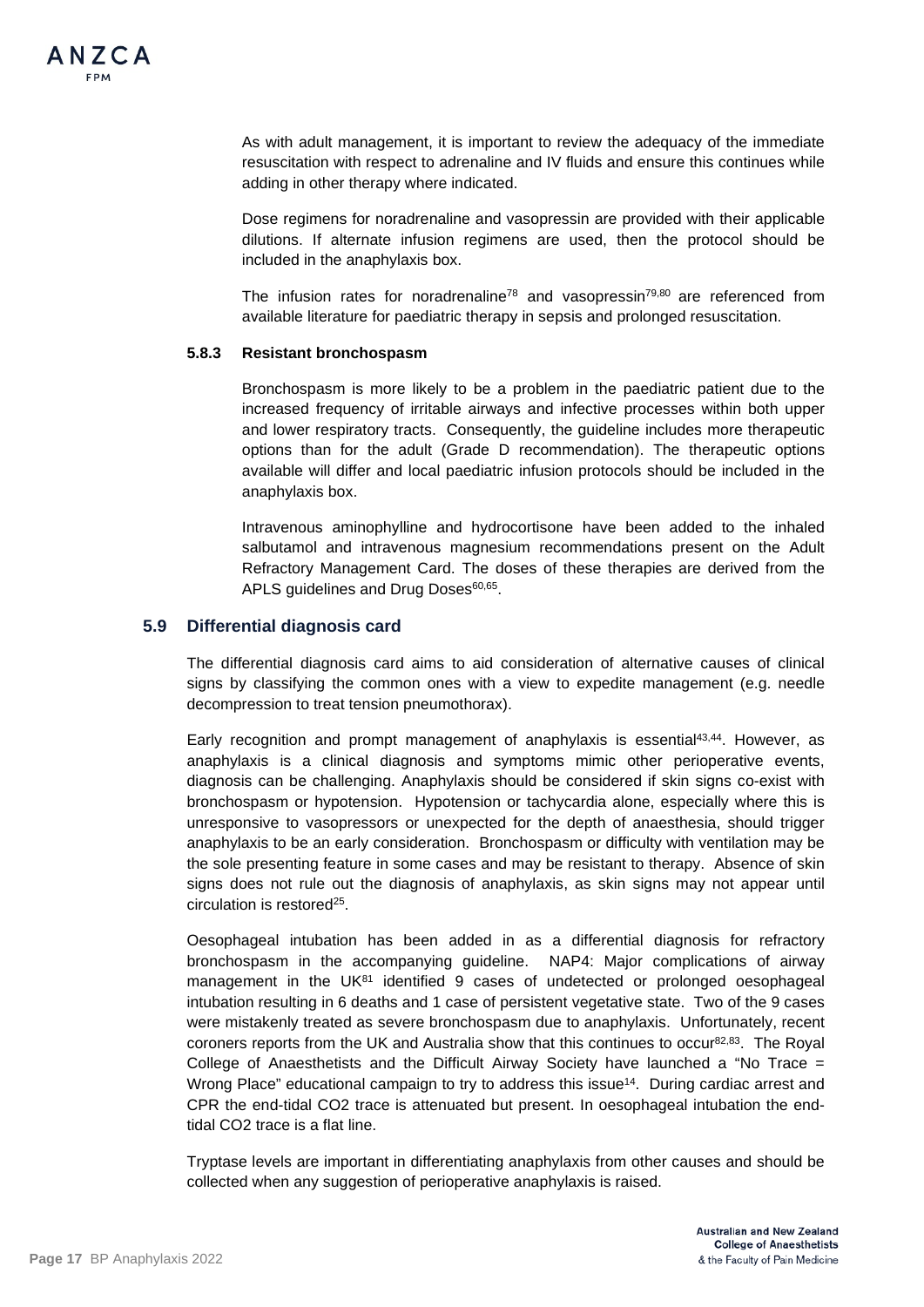

## **5.10 Post crisis management**

## **5.10.1 Steroids**

There is no evidence that administering steroids changes the outcome in anaphylaxis<sup>25,34,84</sup> (Level V evidence). However, steroids have been of benefit in the management of other allergic diseases. As such they are recommended as part of secondary management, that is for administration only after all acute management has been completed and patients are stable. They may be useful in cases of protracted reactions or biphasic response34,85 (Grade D recommendation).

Paediatric dosage recommendations for dexamethasone are adopted from APLS guidelines<sup>65</sup> and for hydrocortisone from the AAGBI<sup>54</sup> and APLS<sup>65</sup>.

#### **5.10.2 Antihistamines**

Antihistamines do not have a role in the acute phase of anaphylaxis crisis management in the operating theatre $86,87$ . Accordingly, the use of antihistamines has been removed from the immediate and refractory anaphylaxis management cards. These drugs are useful for the symptomatic treatment of urticaria, angioedema and pruritus34 (Level 1 evidence). They have little effect on hypotension and bronchospasm $86,87$ . They may be used for mild Grade 1 reactions involving skin signs only (Grade B recommendation). Oral antihistamines such as cetirizine have a better side-effect profile compared to parenteral promethazine. Injectable promethazine should not be used in anaphylaxis as it can worsen hypotension<sup>88</sup> and can cause tissue necrosis (Grade D recommendation).

#### **5.10.3 Proceed/Cancel/Postpone surgery**

Any decision whether to proceed with surgery will be determined by the urgency of the surgery, the grade of anaphylaxis and severity of underlying comorbidities (Grade D recommendation). Discussions with the surgeon, other anaesthesia colleagues or intensive care specialists may assist with clarifying the risks and benefits of proceeding or postponing. The risks of proceeding are lower in milder cases. In some situations, it may be necessary to proceed with surgery to facilitate resuscitation despite some persistent instability related to the anaphylaxis.

In the NAP6 cohort of patients with Grade 3 or 4 anaphylaxis the surgical procedure was postponed or abandoned in two thirds of cases.

### **5.10.4 Serum tryptase levels**

An acute elevation of serum tryptase level is supportive of the diagnosis of perioperative anaphylaxis<sup>89</sup>. Peak levels are usually reached within 15 to 120 minutes after onset of the reaction. Tryptase levels decline slowly within the following 3 to 6 hours. The biological half-life for tryptase is approximately two hours. The return to baseline level can be measured 24 hours after the reaction<sup>90</sup>.

NICE recommends immediate sampling and a second sample within 1 to 2 hours but no later than 4 hours after onset of symptoms. AAGBI guidelines recommend taking a tryptase sample as soon as the patient is stable, at 1 to 2 hours and after 24 hours. NAP6 found that earlier tryptase samples gave higher levels that rapidly fell within 30 minutes.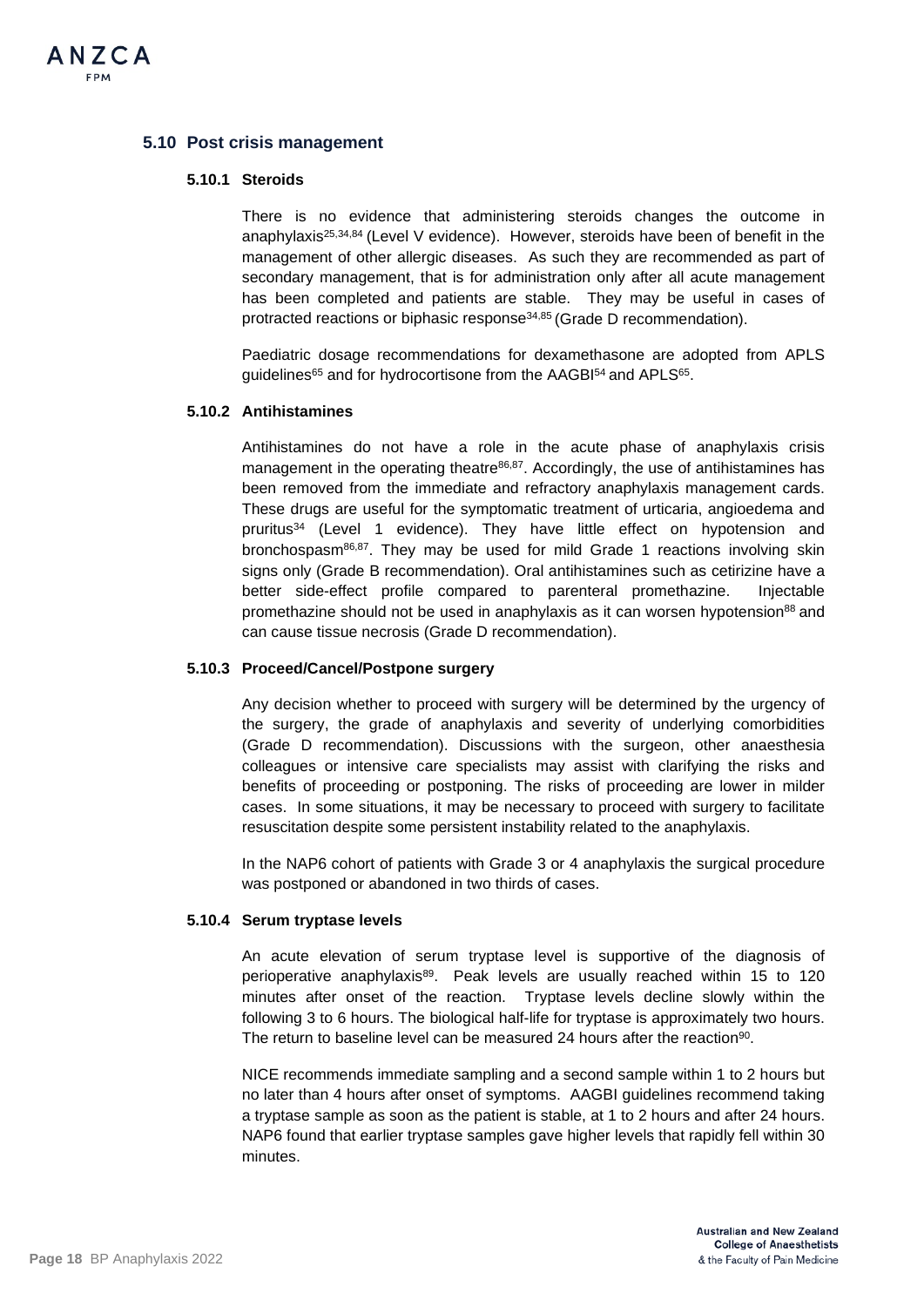## **The new recommendation in this guideline is that a tryptase sample be taken as soon as possible after the onset of symptoms and then repeated at 1 hour, 4 hours and after 24 hours.**

Serum tryptase elevation is not invariable with anaphylaxis. Discuss the need for referral with your local Anaphylaxis Lead or Testing Centre where clinical presentation suggests anaphylaxis with a normal serum tryptase level.

## **5.10.5 Other investigations**

Other investigations should be ordered as clinically indicated. In the setting of an adrenaline infusion, hypokalaemia may develop requiring potassium administration. Arterial blood gas (ABG), electrolytes and coagulation screen should be considered if proceeding with surgery. In some locations the availability of point of care assessment of clotting using either thromboelastography (TEG) or rotational thromboelastometry (Rotem) may be useful adjuncts, particularly where there is evidence of bleeding or where surgery must proceed<sup>91</sup>.

### **5.10.6 Observations**

Most patients who have had a moderate to life-threatening reaction will require admission to an ICU/HDU for monitoring and therapy. Where the reaction has been either a minor Grade 1 reaction, or a moderate Grade 2 reaction that has settled quickly with treatment a minimum six hours with close monitoring is recommended (Level V evidence, Grade D recommendation)34.

## **5.10.7 Referral**

Prior to discharge from hospital patients who have had a suspected anaphylaxis should be provided with a letter that contains a description of the reaction and the agents administered prior to the reaction. A template letter facilitating this is available on the ANZAAG website at [www.anzaag.com.](http://www.anzaag.com/)

The anaesthetic allergy testing centres in Australia and New Zealand are listed on the ANZAAG website. It may assist the referral if the local testing centre's contact information is attached to the post crisis management card. A downloadable referral form accepted by all ANZAAG centres can also be found on the website.

## **6. Summary**

Anaphylaxis is a life-threatening emergency that requires prompt recognition and institution of lifesaving therapy. The Perioperative Anaphylaxis Management Guidelines (including cards) have been developed with the aim of providing anaesthetists with ready access to the best evidence available to manage this potentially life-threatening situation. In view of the difficulty in conducting research into anaphylaxis management the evidence base for all recommendations is weak but based on expert opinion from multiple bodies internationally. ANZCA and ANZAAG will continue to update this resource in line with best international practice.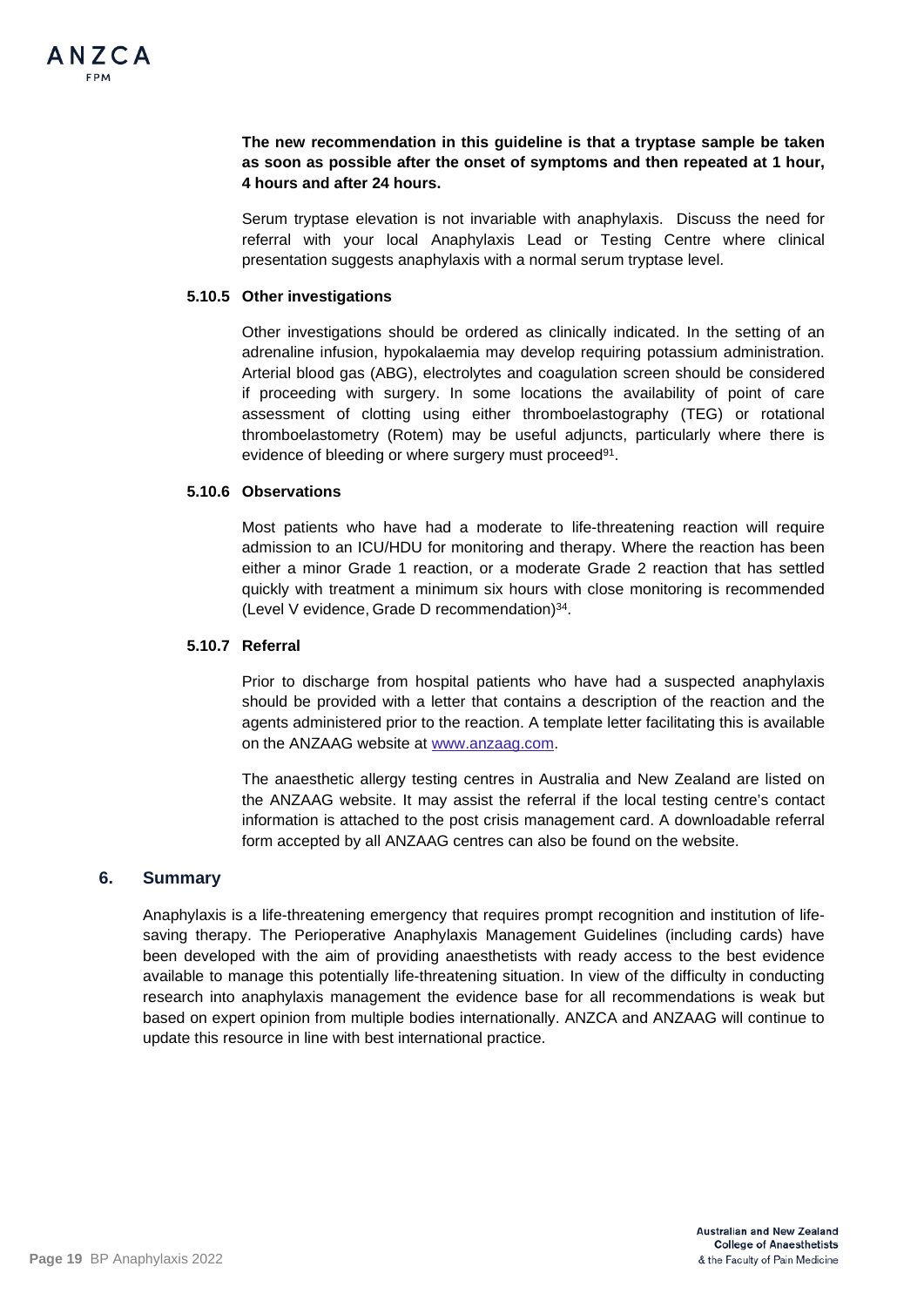

## **Appendix 1**

## **Levels of evidence and grading of recommendations**

## **Levels of evidence (based on NHMRC levels)**

| Level of evidence | <b>Description</b>                                                                                     |
|-------------------|--------------------------------------------------------------------------------------------------------|
| Level 1           | Systematic reviews, meta-analysis, randomised controlled trials                                        |
| Level II          | A randomised controlled trial.                                                                         |
| Level III-1       | A pseudorandomised controlled trial.                                                                   |
| Level III-2       | A comparative study with concurrent controls (Case-control study)                                      |
| Level III-3       | A comparative study without concurrent controls                                                        |
| <b>Level IV</b>   | Descriptive studies that include analysis of outcomes (single<br>subject design, case series)          |
| <b>Level V</b>    | Case reports and expert opinion that include narrative literature,<br>review, and consensus statements |

## **NHMRC Grades of recommendation**

| <b>Grade of recommendation</b> | <b>Description</b>                                                                                          |
|--------------------------------|-------------------------------------------------------------------------------------------------------------|
| A                              | Body of evidence can be trusted to guide practice                                                           |
| в                              | Body of evidence can be trusted to guide practice in most<br>situations                                     |
|                                | Body of evidence provides some support for recommendation(s)<br>but care should be taken in its application |
|                                | Body of evidence is weak and recommendation should be applied<br>with caution                               |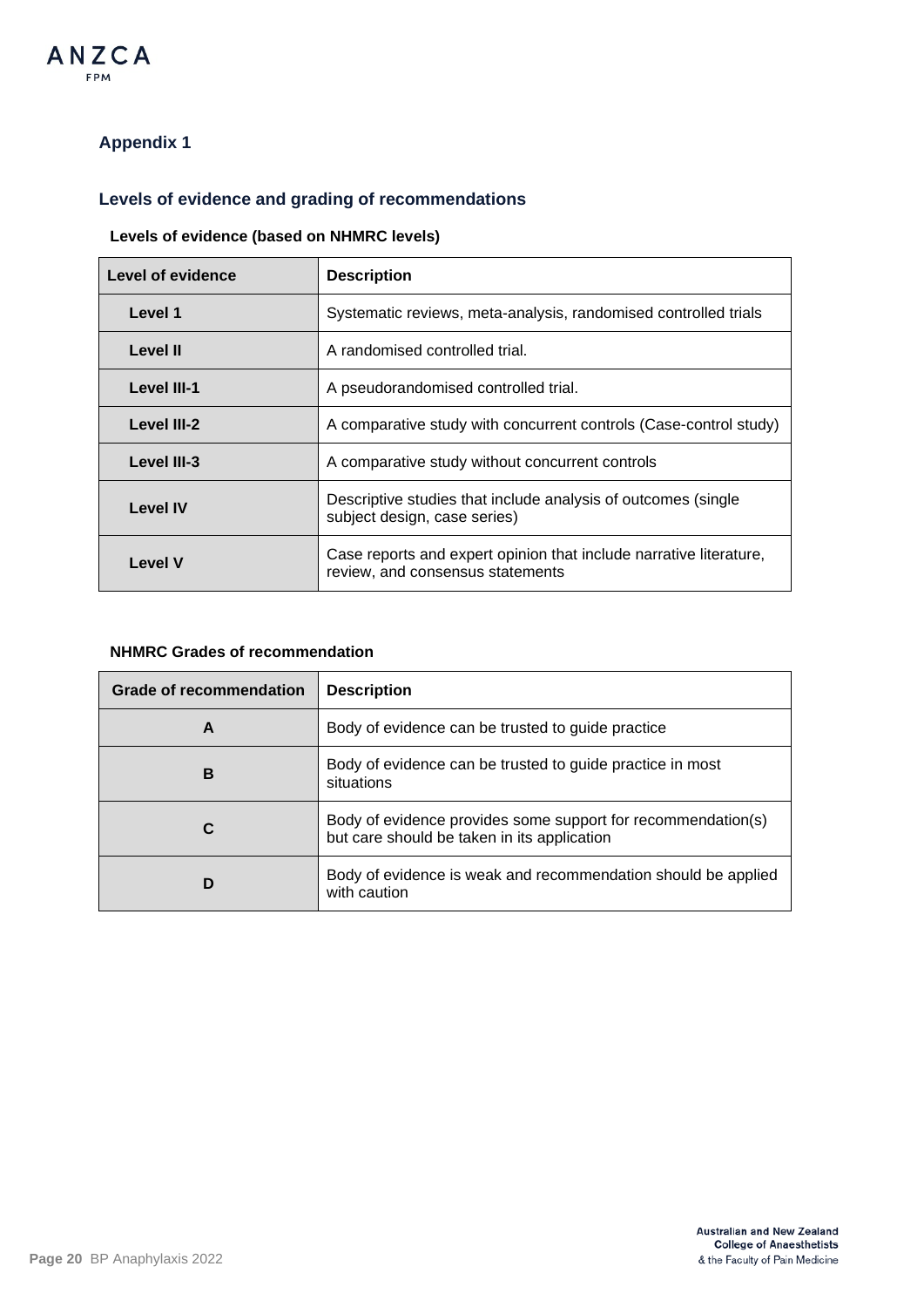

## **Related ANZCA documents**

CP24(G) Policy for the development and review of professional documents (2019)

PS02(A) Position statement on credentialling and defining the scope of clinical practice in anaesthesia (2020)

PG03(A) Guideline for the management of major regional analgesia (2014)

PG06(A) Guideline on the anaesthesia record (2020)

PG07(A) Guideline on pre-anaesthesia consultation and patient preparation (2017)

PG09(G) Guideline on sedation and/or analgesia for diagnostic and interventional medical, dental or surgical procedures (2014)

PG18(A) Guideline on monitoring during anaesthesia (2017)

PS53(A) Position statement on the handover responsibilities of the anaesthetist (2013)

PS55(A) Position statement on minimum facilities for safe administration of anaesthesia in operating suites and other anaesthetising locations (2020)

PG60(POM) Guideline on the perioperative management of patients with suspected or proven hypersensitivity to chlorhexidine (2016)

ANZCA handbook for training (2021)

ANZCA handbook for accreditation (2021)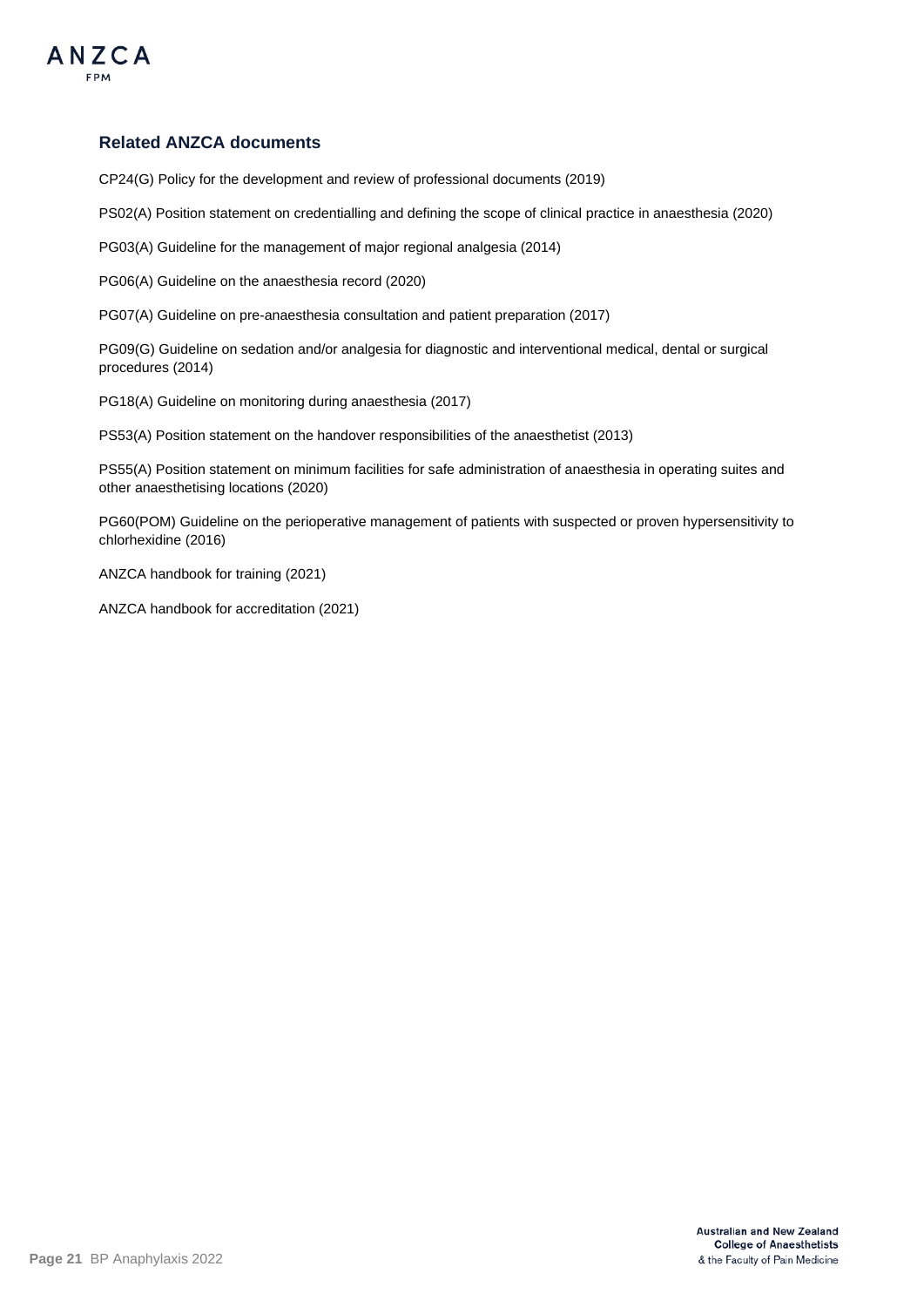

## **References**

- 1. Australian and New Zealand College of Anaesthetists (ANZCA), Mortality Sub-Committee. Safety of anaesthesia: A review of anaesthesia-related mortality reporting in Australia and New Zealand 2015-2017. Jenkins S, editor. Available from: [https://www.anzca.edu.au/resources/incident](https://www.anzca.edu.au/resources/incident-reporting-docs/safety-of-anaesthesia-(mortality)-reports/safety-of-anaesthesia-report-2015-2017.pdf)[reporting-docs/safety-of-anaesthesia-\(mortality\)-reports/safety-of-anaesthesia-report-2015-](https://www.anzca.edu.au/resources/incident-reporting-docs/safety-of-anaesthesia-(mortality)-reports/safety-of-anaesthesia-report-2015-2017.pdf) [2017.pdf](https://www.anzca.edu.au/resources/incident-reporting-docs/safety-of-anaesthesia-(mortality)-reports/safety-of-anaesthesia-report-2015-2017.pdf) Accessed 24 January 2022.
- 2. National Health and Medical Research Council (NHMRC). NHMRC levels of evidence and grades for recommendations for developers of guidelines. 2009. Available from: [https://www.nhmrc.gov.au/sites/default/files/images/NHMRC%20Levels%20and%20Grades%20\(](https://www.nhmrc.gov.au/sites/default/files/images/NHMRC%20Levels%20and%20Grades%20(2009).pdf) [2009\).pdf](https://www.nhmrc.gov.au/sites/default/files/images/NHMRC%20Levels%20and%20Grades%20(2009).pdf) Accessed 24 January 2022.
- 3. Royal College of Anaesthetists. Anaesthesia, Surgery and Life-Threatening Allergic Reactions. Report and findings of the Royal College of Anaesthetists' 6th National Audit Project: Perioperative Anaphylaxis. May 2018.
- 4. International Suspected Perioperative Allergic Reaction (ISPAR) Group. Management of suspected immediate perioperative allergic reactions: an international overview and consensus recommendations. Br J Anaesth. 2019 Jul;123(1):e50-e64.
- 5. Resuscitation Council UK. Emergency treatment of anaphylaxis: Guidelines for healthcare providers. May 2021. Available from: [https://www.resus.org.uk/sites/default/files/2021-](https://www.resus.org.uk/sites/default/files/2021-05/Emergency%20Treatment%20of%20Anaphylaxis%20May%202021_0.pdf) [05/Emergency%20Treatment%20of%20Anaphylaxis%20May%202021\\_0.pdf](https://www.resus.org.uk/sites/default/files/2021-05/Emergency%20Treatment%20of%20Anaphylaxis%20May%202021_0.pdf) Accessed 24 January 2022.
- 6. European Resuscitation Council. European Resuscitation Council Guidelines 2021: Cardiac arrest in special circumstances. Resuscitation. 2021 Apr.
- 7. American Heart Association. 2019 American Heart Association Focused update on advanced cardiovascular life support: use of advanced airways, vasopressors, and extracorporeal cardiopulmonary resuscitation during cardiac arrest. Circulation. Dec 2019;140:e881–e894.
- 8. Association of Anaesthetists of Great Britain and Ireland (AAGBI). Quick Reference Handbook (QRH). 3-1 Anaphylaxis v.4. October 2021. Available from: [https://anaesthetists.org/Portals/0/PDFs/Guidelines%20PDFs/QRH\\_complete\\_October%202021.](https://anaesthetists.org/Portals/0/PDFs/Guidelines%20PDFs/QRH_complete_October%202021.pdf?ver=2021-11-09-135429-103) [pdf?ver=2021-11-09-135429-103](https://anaesthetists.org/Portals/0/PDFs/Guidelines%20PDFs/QRH_complete_October%202021.pdf?ver=2021-11-09-135429-103) Accessed 24 January 2022.
- 9. The Brazilian Society of Anaesthesiology and Brazilian Association of Allergy and Immunology. Update on perioperative hypersensitivity reactions: joint document of the Brazilian Society of Anesthesiology (SBA) and Brazilian Association of Allergy and Immunology (ASBAI) - Part I: post-crisis guidelines and treatment]. Braz J Anesthesiol. 2020 Sep-Oct;70(5):534-548.
- 10. The Brazilian Society of Anaesthesiology and Brazilian Association of Allergy and Immunology. Update on perioperative hypersensitivity reactions: joint document from the Brazilian Society of Anesthesiology (SBA) and Brazilian Association of Allergy and Immunology (ASBAI) - Part II: etiology and diagnosis]. Braz J Anesthesiol. 2020 Nov-Dec;70(6):642-661.
- 11. Takazawa T, Yamaura K, Hara T, Yorozu T, Mitsuhata H, Morimatsu H; Working Group for the Preparation of Practical Guidelines for the Response to Anaphylaxis, Safety Committee of the Japanese Society of Anesthesiologists. Practical guidelines for the response to perioperative anaphylaxis. J Anesth. 2021 Dec;35(6):778-793.
- 12. Australian and New Zealand Committee on Resuscitation (ANZCOR). ANZCOR Anaphylaxis Flowchart. March 2019. Available from:<https://resus.org.au/guidelines/flowcharts-3/>
- 13. Australasian Society of Clinical Immunology and Allergy (ASCIA). ASCIA Guidelines: Acute Management Anaphylaxis. 2021. Available from: [https://www.allergy.org.au/images/ASCIA\\_HP\\_Guidelines\\_Acute\\_Management\\_Anaphylaxis\\_20](https://www.allergy.org.au/images/ASCIA_HP_Guidelines_Acute_Management_Anaphylaxis_2021.pdf) [21.pdf](https://www.allergy.org.au/images/ASCIA_HP_Guidelines_Acute_Management_Anaphylaxis_2021.pdf) Accessed 24 January 2022.
- 14. Cook TM, Harrop-Griffiths AW, Whitaker DK, McNarry AF, Patel A, McGuire B. The 'No Trace=Wrong Place' campaign. Br J Anaesth. 2019 Apr;122(4):e68-e69.
- 15. Johansson SG, Hourihane JO, Bousquet J, Bruijnzeel-Koomen C, Dreborg S, Haahtela T, et al; EAACI (the European Academy of Allergology and Cinical Immunology) nomenclature task force. A revised nomenclature for allergy. An EAACI position statement from the EAACI nomenclature task force. Allergy. 2001 Sep;56(9):813-24.
- 16. Ebo DG, Clarke RC, Mertes PM, Platt PR, Sabato V, Sadleir PH. Molecular mechanisms and pathophysiology of perioperative hypersensitivity and anaphylaxis: a narrative review. Br J Anaesth. 2019 Jul;123(1):e38-e49.
- 17. Marshall S. The Use of Cognitive Aids During Emergencies in Anesthesia: A Review of the Literature. Anesth Analg. 2013;117:1162–71. Available from: [http://journals.lww.com/anesthesia-](http://journals.lww.com/anesthesia-analgesia/Fulltext/2013/11000/The_Use_of_Cognitive_Aids_During_Emergencies_in.19.aspx)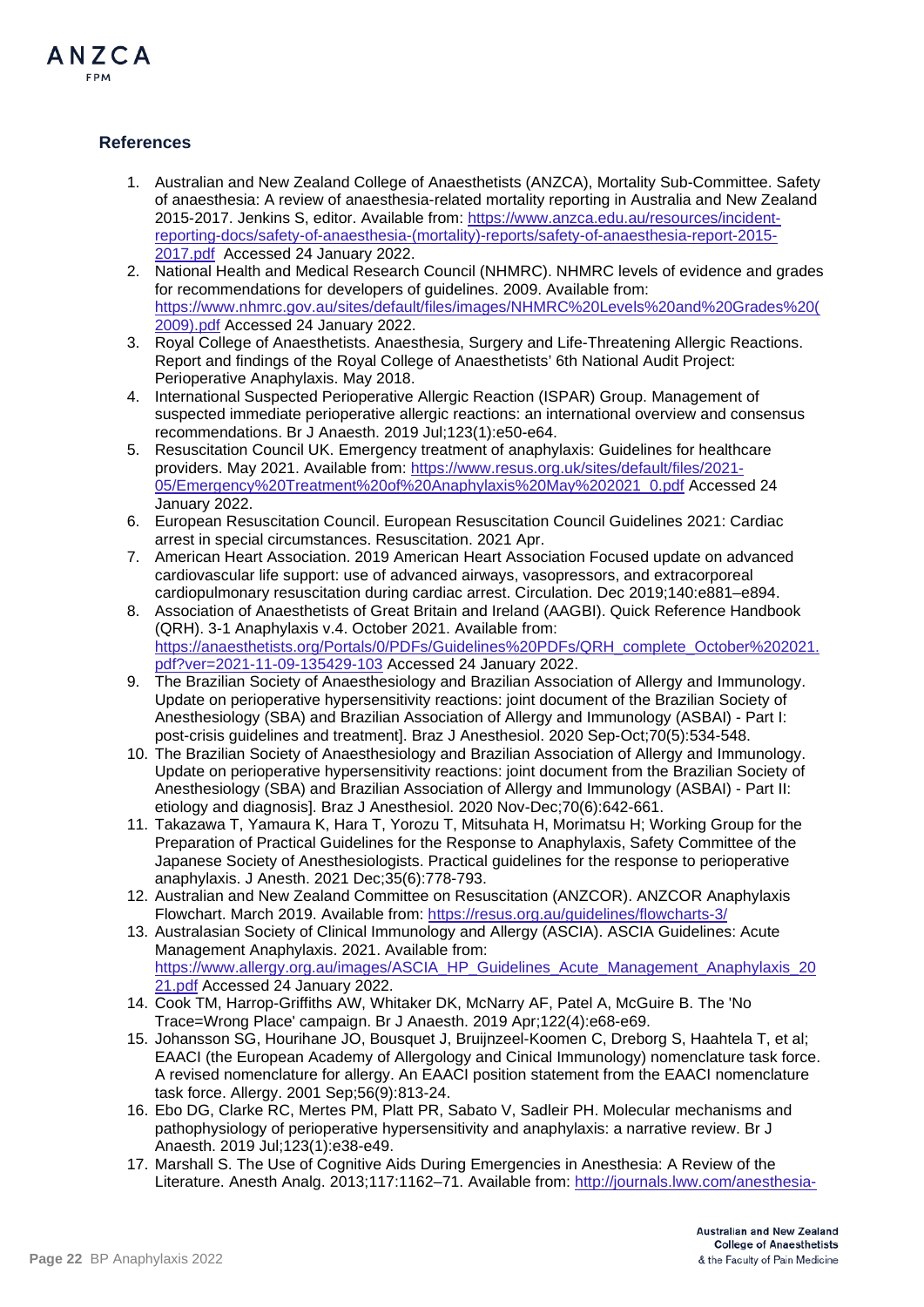

[analgesia/Fulltext/2013/11000/The\\_Use\\_of\\_Cognitive\\_Aids\\_During\\_Emergencies\\_in.19.aspx](http://journals.lww.com/anesthesia-analgesia/Fulltext/2013/11000/The_Use_of_Cognitive_Aids_During_Emergencies_in.19.aspx) Accessed 24 January 2022.

- 18. Burden AR, Carr ZJ, Staman GW, Littman JJ, Torjman MC. Does every code need a "reader?" improvement of rare event management with a cognitive aid "reader" during a simulated emergency: a pilot study. Simul Healthc. 2012 Feb;7(1):1-9. Available from: http://journals.lww.com/simulationinhealthcare/Fulltext/2012/02000/Does\_Every\_Code\_Need\_a Reader Improvement of.1.aspx Accessed 24 January 2022.
- 19. Kowale, H, Guttormsen AB, Hepner DL, Kroigaard M, Marshall S. Use of simulation to improve management of perioperative anaphylaxis: a narrative review. Br J Anaesth. 2019 Jul;123(1):e104-e109.
- 20. Mertes PM, Lambert M, Guéant-Rodriguez RM, Aimone-Gastin I, Mouton-Faivre C, Moneret-Vautrin DA,, et al. Perioperative anaphylaxis. Immunol Allergy Clin North Am. 2009 Aug;29(3):429-51.
- 21. Dardeer A, Shallik N. Perioperative anaphylaxis: A new visit to an old topic. Trends in Anaesthesia and Critical Care. 2019; 26-27:1-10. Available from: <https://doi.org/10.1016/j.tacc.2019.04.005> Accessed 24 January 2022.
- 22. Fisher MM, Ramakrishnan N, Doig G, Rose M, Baldo B. The investigation of bronchospasm during induction of anaesthesia. Acta Anaesthesiol Scand. 2009; 53:1006–1011 Available from: [http://www.researchgate.net/profile/Brian\\_Baldo/publication/26336449\\_The\\_investigation\\_of\\_bro](http://www.researchgate.net/profile/Brian_Baldo/publication/26336449_The_investigation_of_bronchospasm_during_induction_of_anaesthesia/links/54458f590cf2f14fb80effbe.pdf) [nchospasm\\_during\\_induction\\_of\\_anaesthesia/links/54458f590cf2f14fb80effbe.pdf](http://www.researchgate.net/profile/Brian_Baldo/publication/26336449_The_investigation_of_bronchospasm_during_induction_of_anaesthesia/links/54458f590cf2f14fb80effbe.pdf) Accessed 24 January 2022.
- 23. Harper NJ, Nolan JP, Soar J, Cook TM. Why chest compressions should start when systolic arterial blood pressure is below 50 mm Hg in the anaesthetised patient. Br J Anaesth. 2020 Mar;124(3):234-238.
- 24. Ebo DG, Clarke RC, Mertes PM, Platt PR, Sabato V, Sadleir PH. Molecular mechanisms and pathophysiology of perioperative hypersensitivity and anaphylaxis: a narrative review. Br J Anaesth. 2019 Jul;123(1):e38-e49.
- 25. Mertes PM, Malinovsky JM, Jouffrou L et al. Reducing the risk of anaphylaxis during anesthesia: 2011 updated for clinical practice. J Investig Allergol Clin Immunol 2011; 21:442-453. From: <http://www.jiaci.org/issues/vol21issue6/2.pdf> Accessed 24 January 2022.
- 26. Reddy JI, Cooke PJ, van Schalkwyk JM, Hannam JA, Fitzharris P, Mitchell SJ. Anaphylaxis is more common with rocuronium and succinylcholine than with atracurium. Anesthesiology. 2015; 122:39-45. Available from:<http://anesthesiology.pubs.asahq.org/article.aspx?articleid=2043034> Accessed 24 January 2022.
- 27. Gibbs NM, Sadleir PH, Clarke RC, Platt PR. Survival from perioperative anaphylaxis in Western Australia 2000–2009. Br J Anaesth. 2013; 111:589-93. Available from: <http://bja.oxfordjournals.org/content/111/4/589.long>Accessed 24 January 2022.
- 28. Sadleir PH, Clarke RC, Bunning DL, Platt PR. Anaphylaxis to neuromuscular blocking drugs: incidence and cross-reactivity in Western Australia from 2002–2011. Br J Anaesth. 2013;110: 981–7. Available from:<http://bja.oxfordjournals.org/content/110/6/981.long>Accessed 24 January 2022.
- 29. Brereton A, Russell WJ. Anaphylaxis to muscle relaxants: an audit of ten years of allergy testing at the Royal Adelaide Hospital. Anaesth Intensive Care. 2012 Sep;40(5):861-6. Available from: <https://journals.sagepub.com/doi/pdf/10.1177/0310057X1204000515> Accessed 24 January 2022.
- 30. McNeill O, Kerridge RK, Boyle MJ. Review of procedures for investigation of anaesthesiaassociated anaphylaxis in Newcastle, Australia. Anaesth Intensive Care. 2008 Mar;36(2):201-7. Available from:<https://journals.sagepub.com/doi/pdf/10.1177/0310057X0803600210> Accessed 24 January 2022.
- 31. Sharp G, Green S, Rose M. Chlorhexidine-induced anaphylaxis in surgical patients: a review of the literature. ANZ J Surg. 2016;86(4):237-43.
- 32. Jee R, Nel L, Gnanakumaran G, Williams A, Eren E. Four cases of anaphylaxis to chlorhexidine impregnated central venous catheters: a case cluster or the tip of the iceberg? Br J Anaesth. 2009 Oct;103(4):614-5. Available from:<http://bja.oxfordjournals.org/content/103/4/614.full> Accessed 24 January 2022.
- 33. Australian and New Zealand College of Anaesthetists (ANZCA). PG60(POM) Guideline on the perioperative management of patients with suspected or proven hypersensitivity to chlorhexidine, 2015. Available from: [https://www.anzca.edu.au/getattachment/b4bca56d-0cab-4fbb-9617-](https://www.anzca.edu.au/getattachment/b4bca56d-0cab-4fbb-9617-46297c066abe/PG60(POM)-Guideline-on-the-perioperative-management-of-patients-with-suspected-or-proven-hypersensitivity-to-chlorhexidine-(PS60)#page) [46297c066abe/PG60\(POM\)-Guideline-on-the-perioperative-management-of-patients-with](https://www.anzca.edu.au/getattachment/b4bca56d-0cab-4fbb-9617-46297c066abe/PG60(POM)-Guideline-on-the-perioperative-management-of-patients-with-suspected-or-proven-hypersensitivity-to-chlorhexidine-(PS60)#page)[suspected-or-proven-hypersensitivity-to-chlorhexidine-\(PS60\)#page=](https://www.anzca.edu.au/getattachment/b4bca56d-0cab-4fbb-9617-46297c066abe/PG60(POM)-Guideline-on-the-perioperative-management-of-patients-with-suspected-or-proven-hypersensitivity-to-chlorhexidine-(PS60)#page) Accessed 24 January 2022.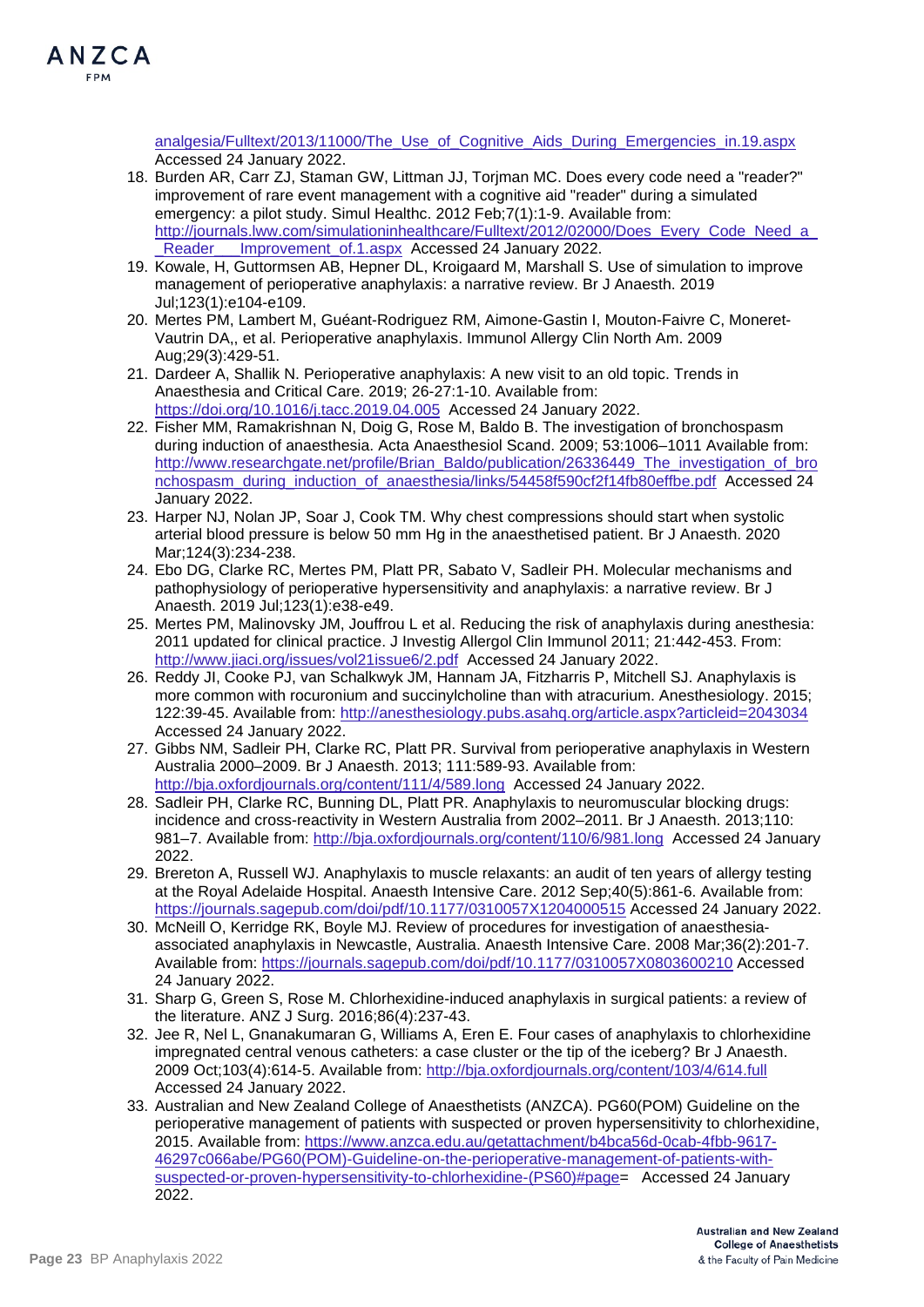

- 34. Muraro A, Roberts G, Worm M, Bilò MB, Brockow K, Fernández Rivas M, et al. EAACI Food Allergy and Anaphylaxis Guidelines Group. Anaphylaxis: Guidelines from the European Academy of Allergy and Clinical Immunology. Allergy. 2014; 69(8):1026-45. Available from: <http://onlinelibrary.wiley.com/enhanced/doi/10.1111/all.12437/>Accessed 24 January 2022.
- 35. Australian Resuscitation Council and New Zealand Resuscitation Council. Guideline 11.10 Resuscitation in Special Circumstances. November 2011. Available from: <http://resus.org.au/guidelines/> Accessed 1 December 2015.
- 36. Brown SGA, Mullins RJ, Gold MS. Anaphylaxis: diagnosis and management. Med J Aust 2006; 185:283-289. Available from: [https://www.mja.com.au/journal/2006/185/5/2-anaphylaxis](https://www.mja.com.au/journal/2006/185/5/2-anaphylaxis-diagnosis-and-management)[diagnosis-and-management](https://www.mja.com.au/journal/2006/185/5/2-anaphylaxis-diagnosis-and-management) Accessed 24 January 2022.
- 37. Pumphrey RS. Fatal posture in anaphylactic shock. J Allergy Clin Immunol. 2003;112(2):451-452. Available from: [http://www.jacionline.org/article/S0091-6749\(03\)90000-5/fulltext](http://www.jacionline.org/article/S0091-6749(03)90000-5/fulltext) Accessed 24 January 2022.
- 38. Pumphrey RS. Lessons for the management of anaphylaxis from a study of fatal reactions. Clin Exp Allergy. 2000;30:1144-50.
- 39. Clarke R, Sadleir PHM, Van Niekerk AW, Platt P. Quantification of volume loss and haemodynamic changes of Gelofusine®-induced anaphylaxis during cardiopulmonary bypass. Anaesth Intensive Care. 2011; 39: 492-495.
- 40. Brown SG, Blackman KE, Stenlake V, Heddle RJ. Insect sting anaphylaxis; prospective evaluation of treatment with intravenous adrenaline and volume resuscitation. Emerg Med J. 2004;21(2):149-154. Available from:<http://emj.bmj.com/content/21/2/149.full>Accessed 24 January 2022.
- 41. Fisher MM. Clinical observations on the pathophysiology and treatment of anaphylactic cardiovascular collapse. Anesth Intensive Care. 1986;14:17-21.
- 42. Tan CO, Brace G, Weinberg L, Howard W. Successful resuscitation of class 4 anaphylaxis guided by transthoracic echocardiography. Anaesth Intensive Care. 2014;42(1):144-5. Available from: [http://www.researchgate.net/publication/259958335\\_Successful\\_resuscitation\\_of\\_class\\_4\\_anaph](http://www.researchgate.net/publication/259958335_Successful_resuscitation_of_class_4_anaphylaxis_guided_by_transthoracic_echocardiography)

ylaxis\_quided\_by\_transthoracic\_echocardiography Accessed 24 January 2022.

- 43. Simons FE, Ardusso LR, Dimov V, Ebisawa M, El-Gamal YM, Lockey RF, et al.; World Allergy Organization. World Allergy Organisation Anaphylaxis Guidelines: 2013 update of the evidence base. Int Arch Allergy Immunol. 2013;162(3):193-204. Available from: <http://www.karger.com/Article/FullText/354543> Accessed 24 January 2022.
- 44. Sheikh A, Shehata YA, Brown SGA, Simons FE. Adrenaline for the treatment of anaphylaxis with and without shock. The Cochrane Library 2010;10:1-17. Available from: <http://onlinelibrary.wiley.com/doi/10.1002/14651858.CD006312.pub2/full> Accessed 24 January 2022.
- 45. Kemp SF, Lockey RF, Simons FE; World Allergy Organization ad hoc Committee on Epinephrine in Anaphylaxis. Epinephrine: the drug of choice for anaphylaxis. A statement of the World Allergy Organisation. Allergy. 2008;63(8):1061-70. Available from: [https://www.worldallergyorganizationjournal.org/article/S1939-4551\(19\)30605-2/fulltext](https://www.worldallergyorganizationjournal.org/article/S1939-4551(19)30605-2/fulltext) Accessed 24 January 2022.
- 46. McLean-Tooke AP, Bethune CA, Fay AC, Spickett GP. Adrenaline in the treatment of anaphylaxis: what is the evidence? BJM. 2003;327(7427):1332-35. Available from: <http://www.ncbi.nlm.nih.gov/pmc/articles/PMC286326/> Accessed 24 January 2022.
- 47. Campbell RL, Bellolio MF, Knutson BD, Bellamkonda VR, Fedko MG, Nestler DM, et al. Epinephrine in anaphylaxis: higher risk of cardiovascular complications and overdose after administration of intravenous bolus epinephrine compared with intramuscular epinephrine. J Allergy Clin Immunol Pract. 2015;3(1):76–80.
- 48. Shaver KJ, Adams C, Weiss SJ. Acute myocardial infarction after administration of low-dose intravenous epinephrine for anaphylaxis. CJEM. 2006;8(4):289–94. Available from: [http://journals.cambridge.org/download.php?file=%2FCEM%2FCEM8\\_04%2FS14818035000138](http://journals.cambridge.org/download.php?file=%2FCEM%2FCEM8_04%2FS1481803500013890a.pdf&code=274be8a41265d7f40efbe7a12d05dd39) [90a.pdf&code=274be8a41265d7f40efbe7a12d05dd39](http://journals.cambridge.org/download.php?file=%2FCEM%2FCEM8_04%2FS1481803500013890a.pdf&code=274be8a41265d7f40efbe7a12d05dd39) Accessed 24 January 2022.
- 49. Pumphrey R. Anaphylaxis: can we tell who is at risk of a fatal reaction? Curr Opin Allergy Clin Immunol. 2004;4:285–290.
- 50. Johnston SL, Unsworth J, Gompels MM. Adrenaline given outside the context of life threatening allergic reactions. BMJ. 2003;326:589–90.
- 51. Garvey LH, Belhage B, Krøigaard M, Husum B, Malling HJ, Mosbech H. Treatment with Epinephrine (Adrenaline) in Suspected Anaphylaxis during anaesthesia in Denmark.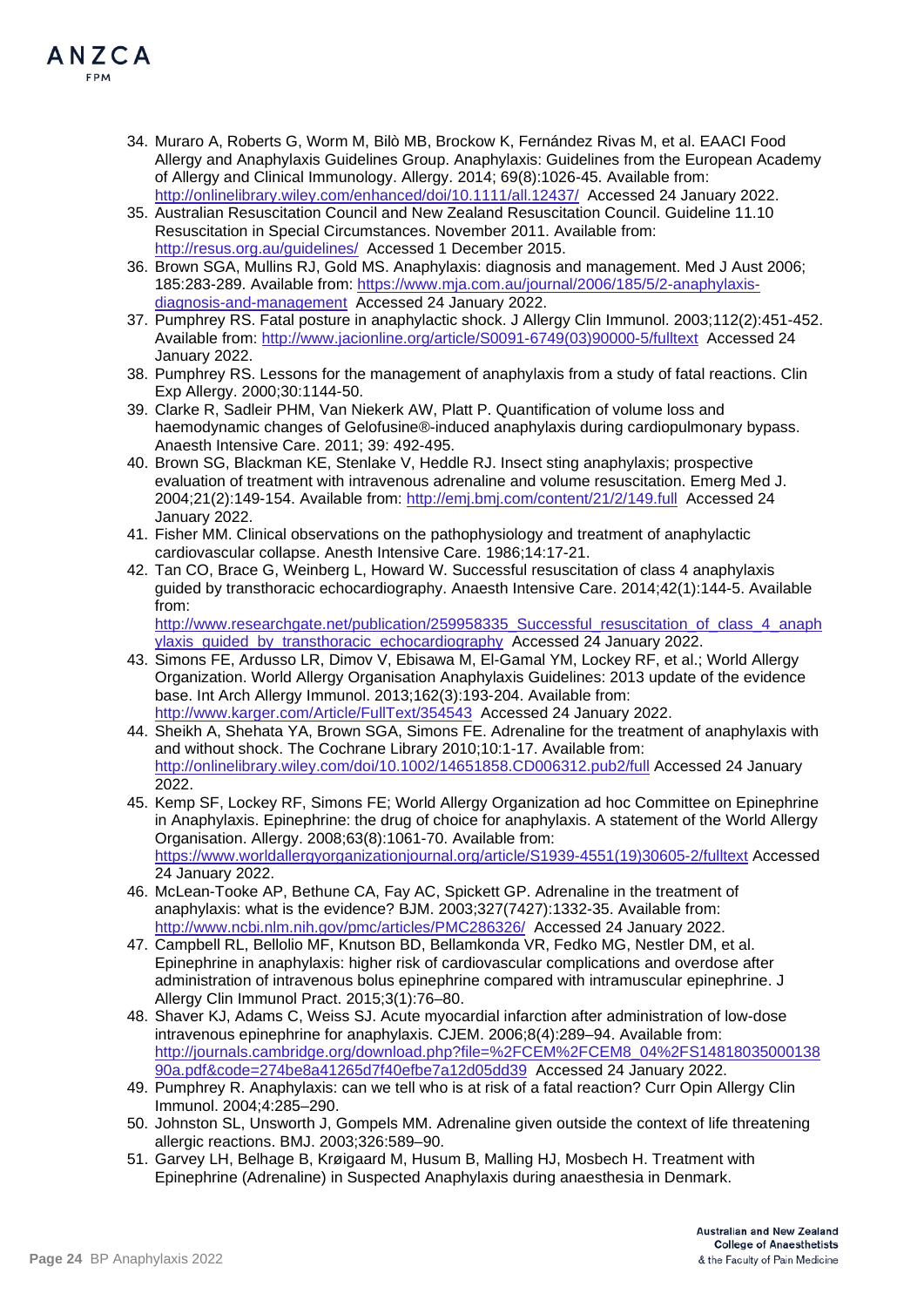Anesthesiology 2011;115: 111-6. Available from:

<http://anesthesiology.pubs.asahq.org/article.aspx?articleid=1933620> Accessed 24 January 2022. 52. Simons FE, Gu X, Simons KJ. Epinephrine absorption in adults: intramuscular versus

- subcutaneous injection. J Allergy Clin Immunol. 2001;108:871–87. Available from: [http://www.jacionline.org/article/S0091-6749\(01\)71625-9/fulltext](http://www.jacionline.org/article/S0091-6749(01)71625-9/fulltext) Accessed 4 December 2015. 53. Simons FE, Roberts JR, Gu X, Simons KJ. Epinephrine absorption in children with a history of
- anaphylaxis. J Allergy Clin Immunol. 1998; 101(1 Pt 1):33-37. Available from: [http://www.jacionline.org/article/S0091-6749\(98\)70190-3/fulltext](http://www.jacionline.org/article/S0091-6749(98)70190-3/fulltext) Accessed 24 January 2022.
- 54. Association of Anaesthetists of Great Britain and Ireland (AAGBI). Suspected anaphylactic reaction associated with anaesthesia. Anaesthesia. 2009;64(2):199-211. Available from: [https://associationofanaesthetists-publications.onlinelibrary.wiley.com/doi/full/10.1111/j.1365-](https://associationofanaesthetists-publications.onlinelibrary.wiley.com/doi/full/10.1111/j.1365-2044.2008.05733.x) [2044.2008.05733.x](https://associationofanaesthetists-publications.onlinelibrary.wiley.com/doi/full/10.1111/j.1365-2044.2008.05733.x) Accessed 24 January 2022.
- 55. Rose M, Fisher M. Anaphylaxis and Anaesthesia. What can we do better? Australasian Anaesthesia 2009. p.115-121. Available from: [https://www.anzca.edu.au/resources/college](https://www.anzca.edu.au/resources/college-publications/australasian-anaesthesia-(the-blue-book)/blue-book-2009-(1))[publications/australasian-anaesthesia-\(the-blue-book\)/blue-book-2009-\(1\)](https://www.anzca.edu.au/resources/college-publications/australasian-anaesthesia-(the-blue-book)/blue-book-2009-(1)) Accessed 24 January 2022.
- 56. Kroigaard M, Garvey LH, Gillberg L, Johansson SG, Mosbech H, Florvaag E, et al. Scandinavian clinical practice guidelines on diagnosis, management and follow up of anaphylaxis during anaesthesia. Acta Anaesthesiol Scand. 2007;51(5): 655-70. Available from: <http://onlinelibrary.wiley.com/doi/10.1111/j.1399-6576.2007.01313.x/full> Accessed 24 January 2022.
- 57. Webster CS, Merry AF, Larsson L, McGrath KA, Weller J. The frequency and nature of drug administration error during anaesthesia. Anaesth Intensive Care. 2001 Oct;29(5):494-500.
- 58. Vanden Hoek TL, Morrison LJ, Shuster M, Donnino M. Part 12: Cardiac arrest in special situations: 2010 American Heart Association guidelines for cardiopulmonary resuscitation and emergency cardiovascular care. Circulation. 2010;122 (18 Suppl 3):S829-861. Available from: [https://circ.ahajournals.org/content/122/18\\_suppl\\_3/S829.full](https://circ.ahajournals.org/content/122/18_suppl_3/S829.full) Accessed 24 January 2022.
- 59. Mink SN, Simons FE, Simons KJ, Becker AB, Duke K. Constant infusion of epinephrine, but not bolus treatment, improves haemodynamic recovery in anaphylactic shock in dogs. Clin Exp Allergy. 2004;34(11):1776–1783.
- 60. Shann F. Drug Doses. 17th Edition 2017 Royal Children's Hospital, Melbourne. Available from: <https://www.rch.org.au/meded/junior-medical-staff/resources/> Accessed 7 February 2022.
- 61. Clarke RC, Sadleir PH, Platt PR. The role of sugammadex in the development and modification of an allergic response to rocuronium: evidence from a cutaneous model. Anaesthesia. 2012,67(3):266–73. Available from: [http://onlinelibrary.wiley.com/doi/10.1111/j.1365-](http://onlinelibrary.wiley.com/doi/10.1111/j.1365-2044.2011.06995.x/full) [2044.2011.06995.x/full](http://onlinelibrary.wiley.com/doi/10.1111/j.1365-2044.2011.06995.x/full) Accessed 24 January 2022.
- 62. Tomak Y, Yılmaz A, Bostan H, Tümkaya L, Altuner D, Kalkan Y, et al. Effects of sugammadex and rocuronium mast cell number and degranulation in rat liver. Anaesthesia. 2012; 67(10):1101– 4. Available from:<http://onlinelibrary.wiley.com/doi/10.1111/j.1365-2044.2012.07264.x/full> Accessed 24 January 2022.
- 63. Platt PR, Clarke RC, Johnson GH, Sadleir PH. Efficacy of sugammadex in rocuronium-induced or antibiotic- induced anaphylaxis. A case–control study. Anaesthesia. 2015; 70(11):1264-7.
- 64. Australian and New Zealand Committee on Resuscitation (ANZCOR). ANZCOR Guideline 12.2 Paediatric Advanced Life Support (PALS). Available from: [https://www.nzrc.org.nz/assets/Guidelines/Paed-ALS/ANZCOR-Guideline-12.2-Paediatric-](https://www.nzrc.org.nz/assets/Guidelines/Paed-ALS/ANZCOR-Guideline-12.2-Paediatric-Advanced-Life-Support-PALSNov-2021.pdf)[Advanced-Life-Support-PALSNov-2021.pdf](https://www.nzrc.org.nz/assets/Guidelines/Paed-ALS/ANZCOR-Guideline-12.2-Paediatric-Advanced-Life-Support-PALSNov-2021.pdf) Accessed 3 February 2022.
- 65. O'Meara M, Watton DJ. Advanced Paediatric Life Support: The Practical Approach. Appendix J Formulary. 5th [Australian] ed. 2013. Blackwell, West Sussex.
- 66. Dodd A, Hughes A, Sargant N, Whyte AF, Soar J, Turner PJ. Evidence update for the treatment of anaphylaxis. Resuscitation. 2021;163:86-96.
- 67. Australian and New Zealand College of Anaesthetists. PG18(A) Guideline on monitoring during anaesthesia. 2017. Available from: [https://www.anzca.edu.au/getattachment/0c2d9717-fa82-](https://www.anzca.edu.au/getattachment/0c2d9717-fa82-4507-a3d6-3533d8fa844d/PG18(A)-Guideline-on-monitoring-during-anaesthesia-(PS18)#page) [4507-a3d6-3533d8fa844d/PG18\(A\)-Guideline-on-monitoring-during-anaesthesia-\(PS18\)#page=](https://www.anzca.edu.au/getattachment/0c2d9717-fa82-4507-a3d6-3533d8fa844d/PG18(A)-Guideline-on-monitoring-during-anaesthesia-(PS18)#page) Accessed 24 January 2022.
- 68. Weiss GM, Fandrick AD, Sidebotham D. Successful rescue of an adult with refractory anaphylactic shock and abdominal compartment syndrome with venoarterial extracorporeal membrane oxygenation and bedside laparotomy. Semin Cardiothorac Vasc Anesth. 2015;19(1):66-70. Available from:

<https://journals.sagepub.com/doi/abs/10.1177/1089253214564192> Accessed 24 January 2022.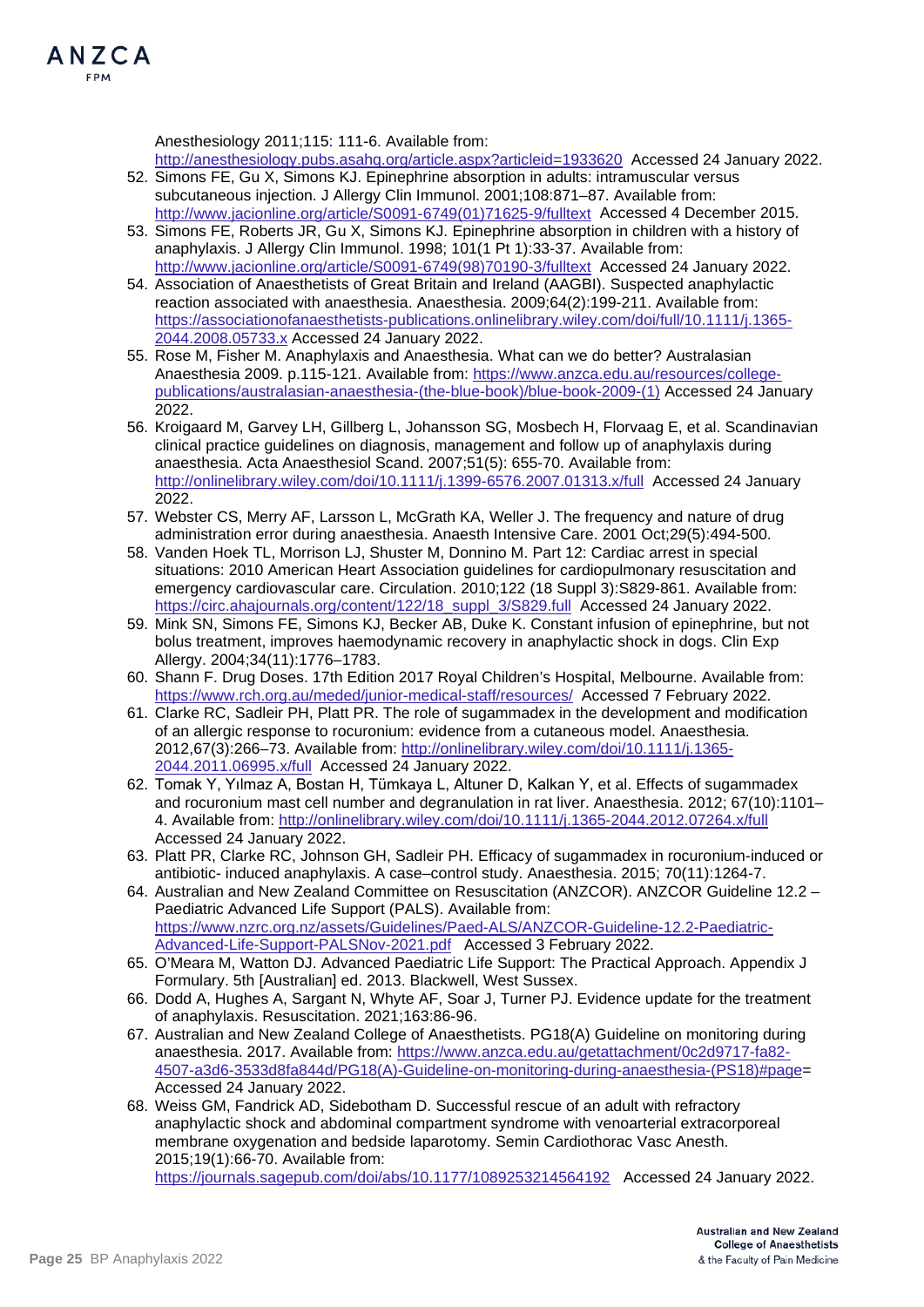

- 69. Carelli M, Seco M, Forrest P, Wilson MK, Vallely MP, Ramponi F. Extracorporeal membrane oxygenation support in refractory perioperative anaphylactic shock to rocuronium: a report of two cases. Perfusion. 2019 Nov;34(8):717-20.
- 70. Schummer C, Wirsing M, Schummer W. The pivotal role of vasopressin in refractory anaphylactic shock. Anesth Analg. 2008;107(2): 620-624. Available from: [http://journals.lww.com/anesthesia](http://journals.lww.com/anesthesia-analgesia/Fulltext/2008/08000/The_Pivotal_Role_of_Vasopressin_in_Refractory.38.aspx)[analgesia/Fulltext/2008/08000/The\\_Pivotal\\_Role\\_of\\_Vasopressin\\_in\\_Refractory.38.aspx](http://journals.lww.com/anesthesia-analgesia/Fulltext/2008/08000/The_Pivotal_Role_of_Vasopressin_in_Refractory.38.aspx)  Accessed 24 January 2022.
- 71. Meng L, Williams EL. Case report: Treatment of rocuronium-induced anaphylactic shock with vasopressin. Can J Anaesth. 2008;55(7),437–40. Available from: <http://link.springer.com/article/10.1007/BF03016310> Accessed 24 January 2022.
- 72. Dewachter P, Raëth-Fries I, Jouan-Hureaux V, Menu P, Vigneron C, Longrois D, et al. A comparison of epinephrine only, arginine vasopressin only, and epinephrine followed by arginine vasopressin on the survival rate in a rat model of anaphylactic shock. Anesthesiology. 2007;106(5):977–83. Available from:

<http://anesthesiology.pubs.asahq.org/article.aspx?articleid=1931150> Accessed 24 January 2022.

- 73. Green R, Ball A. Alpha-agonists for the treatment of anaphylactic shock. Anaesthesia. 2005;60(6):621–22. Available from: [http://onlinelibrary.wiley.com/doi/10.1111/j.1365-](http://onlinelibrary.wiley.com/doi/10.1111/j.1365-2044.2005.04243.x/full) [2044.2005.04243.x/full](http://onlinelibrary.wiley.com/doi/10.1111/j.1365-2044.2005.04243.x/full) Accessed 24 January 2022.
- 74. Heytman M, Rainbird A. Use of alpha-agonists for management of anaphylaxis occurring under anaesthesia: case studies and review. Anaesthesia. 2004;59(12):1210–15. Available from: <http://onlinelibrary.wiley.com/doi/10.1111/j.1365-2044.2004.03968.x/full> Accessed 24 January 2022.
- 75. Kill C, Wranze E, Wulf H. Successful treatment of severe anaphylactic shock with vasopressin. Two case reports. Int Arch Allergy Immunol. 2004;134(3):260–1.
- 76. Thomas M, Crawford I. Best evidence topic report. Glucagon infusion in refractory anaphylactic shock in patients on beta-blockers. Emerg Med J. 2005;22(4): 272-273. Available from: <http://www.ncbi.nlm.nih.gov/pmc/articles/PMC1726748/pdf/v022p00272a.pdf> Accessed 24 January 2022.
- 77. Berg KM, Soar J, Andersen LW, Böttiger BW, Cacciola S, Callaway CW, et al.; Adult Advanced Life Support Collaborators. Adult Advanced Life Support: 2020 International Consensus on Cardiopulmonary Resuscitation and Emergency Cardiovascular Care Science With Treatment Recommendations. Circulation. 2020 Oct 20;142(16\_suppl\_1):S92-S139.
- 78. Lampin ME, Rousseaux J, Botte A, Sadik A, Cremer R, Leclerc F. Noradrenaline use for septic shock in children: doses, routes of administration and complications Acta Paediatr. 2012 Sep;101(9):e426-30.
- 79. Carroll TG, Dimas VV, Raymond TT. Vasopressin rescue for in-pediatric intensive care unit cardiopulmonary arrest refractory to initial epinephrine dosing: a prospective feasibility pilot trial. Pediatr Crit Care Med. 2012;13(3):265–272.
- 80. Di Chiara L, Stazi GV, Ricci Z, Polito A, Morelli S, Giorni C, et al. Role of vasopressin in the treatment of anaphylactic shock in a child undergoing surgery for congenital heart disease: a case report. J Med Case Rep. 2008;2:36. Available from: <http://www.ncbi.nlm.nih.gov/pmc/articles/PMC2259371/> Accessed 24 January 2022.
- 81. Cook TM, Woodall N, Frerk C; Fourth National Audit Project. Major complications of airway management in the UK: results of the Fourth National Audit Project of the Royal College of Anaesthetists and the Difficult Airway Society. Part 1: anaesthesia. Br J Anaesth. 2011 May;106(5):617-31.
- 82. Inquest into the death of Glenda May Logsdail. Regulation 28: Report to prevent future deaths. In the Milton Keynes Coroner's Court. Sep 2021. Available from: [https://www.judiciary.uk/wp](https://www.judiciary.uk/wp-content/uploads/2021/09/Glenda-Logsdail-Prevention-of-future-deaths-report-2021-0295_Published.pdf)[content/uploads/2021/09/Glenda-Logsdail-Prevention-of-future-deaths-report-2021-](https://www.judiciary.uk/wp-content/uploads/2021/09/Glenda-Logsdail-Prevention-of-future-deaths-report-2021-0295_Published.pdf) 0295 Published.pdf
- 83. Inquest into the death of Emiliana Obusan, Coroners Court of New South Wales. Nov 2021. Available from: [https://coroners.nsw.gov.au/coroners](https://coroners.nsw.gov.au/coroners-court/download.html/documents/findings/2021/OBUSAN_Emiliana_-_Findings.pdf)[court/download.html/documents/findings/2021/OBUSAN\\_Emiliana\\_-\\_Findings.pdf](https://coroners.nsw.gov.au/coroners-court/download.html/documents/findings/2021/OBUSAN_Emiliana_-_Findings.pdf)
- 84. Choo KJ, Simons E, Sheikh A. Glucocorticoids for the treatment of anaphylaxis: Cochrane systemic review. Allergy. 2010;65(10):1205-11. Available from: <http://onlinelibrary.wiley.com/doi/10.1111/j.1398-9995.2010.02424.x/full> Accessed 24 January 2022.
- 85. Tole JW, Lieberman P. Biphasic anaphylaxis: review of incidence, clinical predictors, and observation recommendations. Immunol Allergy Clin North Am. 2007;27(2):309–26. Available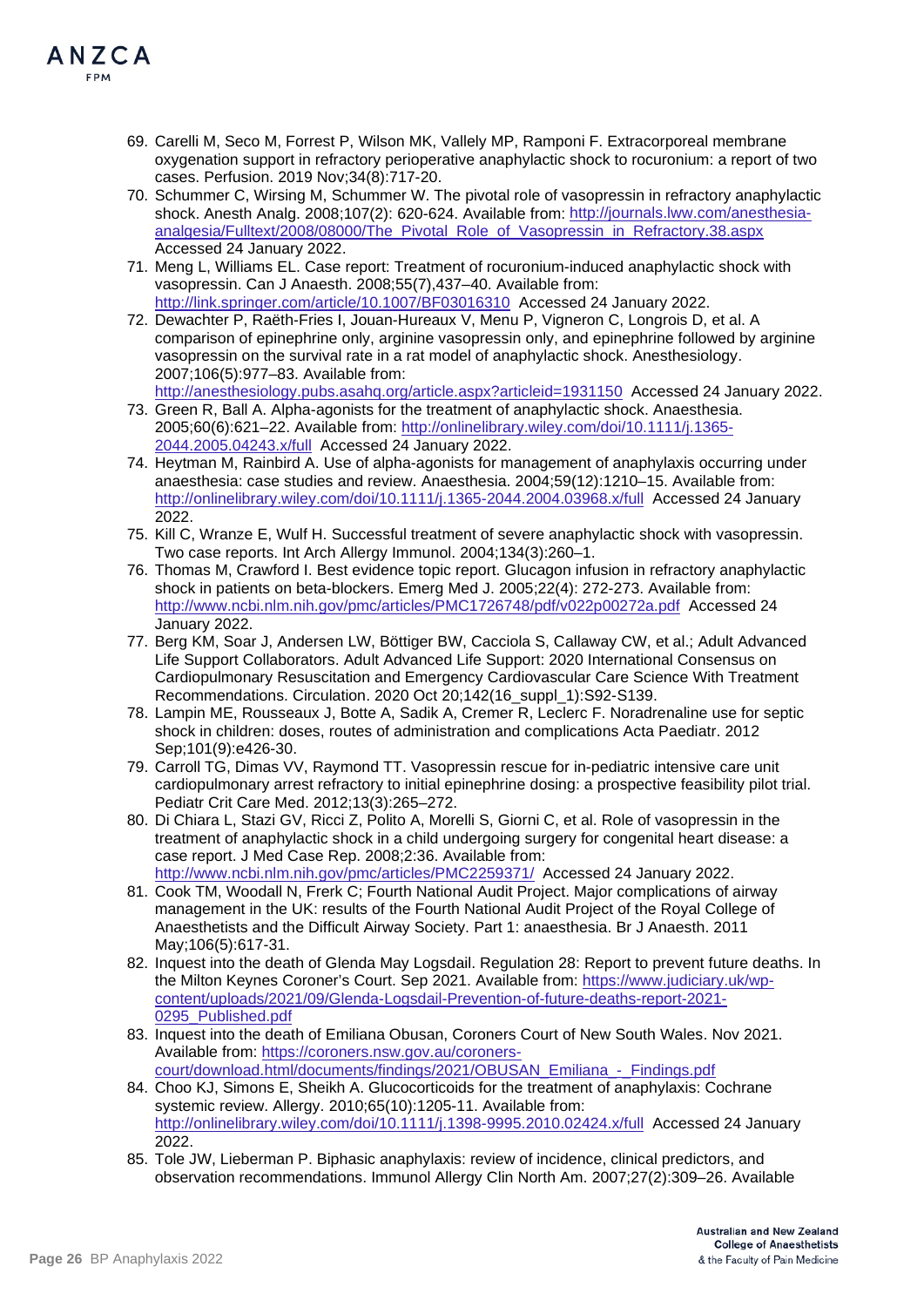

from:<https://www.clinicalkey.com.au/#!/content/playContent/1-s2.0-S0889856107000331> Accessed 24 January 2022.

- 86. Australasian Society of Clinical Immunology and Allergy. Anaphylaxis: emergency management for health professionals. Aust Prescr. 2018;41(2):54. Available from: [https://www.nps.org.au/australian-prescriber/articles/anaphylaxis-emergency-management-for](https://www.nps.org.au/australian-prescriber/articles/anaphylaxis-emergency-management-for-health-professionals)[health-professionals](https://www.nps.org.au/australian-prescriber/articles/anaphylaxis-emergency-management-for-health-professionals) Accessed 7 February 2022.
- 87. Sheikh A, Ten Broek V, Brown SG, Simons FE. H1-antihistamines for the treatment of anaphylaxis: Cochrane systematic review. Allergy 2007;62:830-837. Available from: <http://onlinelibrary.wiley.com/doi/10.1111/j.1398-9995.2007.01435.x/full> Accessed 24 January 2022.
- 88. Ellis BC, Brown SG. Parenteral antihistamines cause hypotension in anaphylaxis. Emerg Med Australas 2013;25(1):92–3.
- 89. Ebo DG, Fisher MM, Hagendorens MM, Bridts CH, Stevens WJ. Anaphylaxis during anaesthesia: diagnostic approach. Allergy 2007;62(5):471-487. Available from: <http://onlinelibrary.wiley.com/doi/10.1111/j.1398-9995.2007.01347.x/full> Accessed 24 January 2022.
- 90. Schwartz LB. Diagnostic value of tryptase in anaphylaxis and mastocytosis. Immunol Allergy Clin North Am. 2006;26(3):451-63.
- 91. Truong HT, Browning RM. Anaphylaxis-induced hyperfibrinolysis in pregnancy. Int J Obstet Anesth. 2015 May;24(2):180-4. Available from: <https://www.clinicalkey.com.au/#!/content/playContent/1-s2.0-S0959289X15000023> Accessed 24 January 2022.